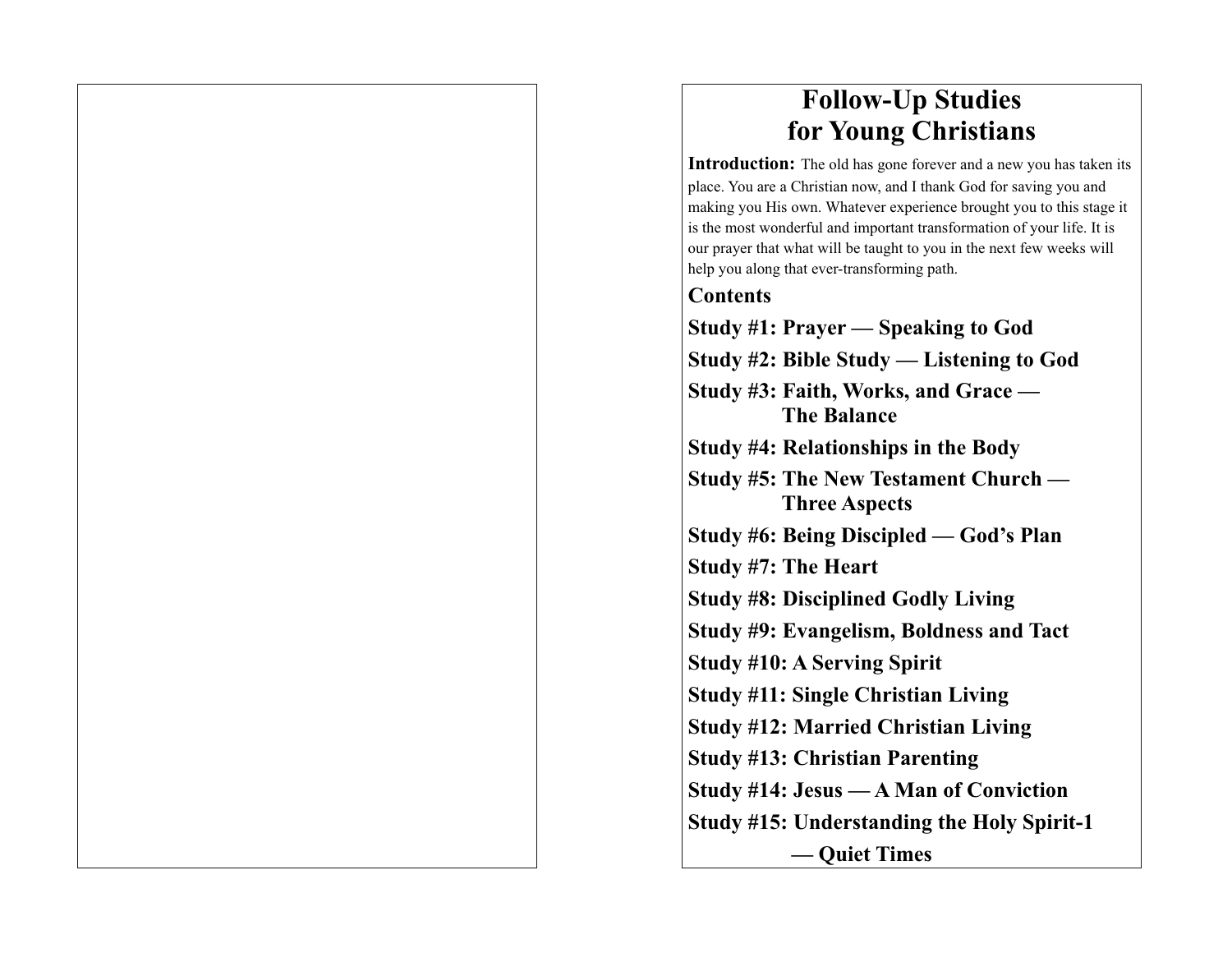**Study #16: Understanding the Holy Spirit 2 — Christian Living**

**Study #17: Understanding the Holy Spirit 3 — Love Lasts Forever**

**Study #18: Refuting False Doctrine — Mary** 

**Study #19: Heaven and Hell**

Abraham was firm. He explained that if the Bible is not enough, then even a resurrection will not convince them  $(v.31)$ .

Jesus' picture of heaven and hell is clear and convicting. Heaven is a place of fellowship, peace and comfort, where every need is met. Hell is a place of loneliness, strife and need, full of regret and sorrow. Surely we should make every effort to see as many people as possible join us in heaven.

 $82 - 182$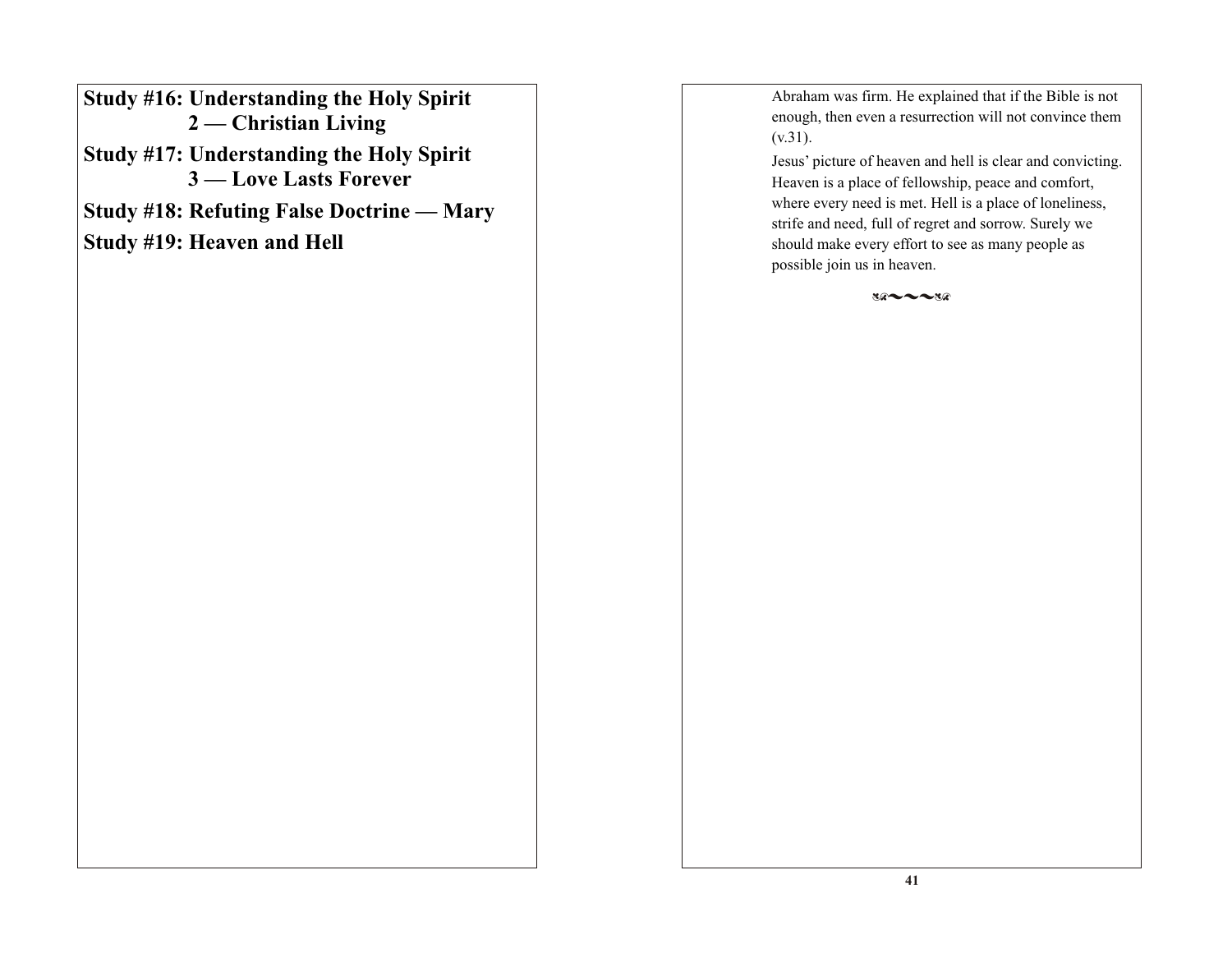**Rev 21:1-5** John saw the new Jerusalem coming down from heaven (v.2). Heaven is a place of fellowship with God  $(v.3)$ . Every tear is wiped away  $(v.4)$ . There is no more death, mourning, crying, or pain (v.4). It is a place that we and everyone we love would long to reach. It is worth it.

**Rev 21:6-8** Jesus gives the water of life to the thirsty (v.6). But if we live in sin we will be condemnded (v.8). God judges cowardice, unbelief, immorality, idolatry, lying, and other sins very severely.

#### **Jesus Painted a Picture of Heaven and Hell**

**Luke 16:19-31** In vv. 19-21 we see the rich man living in luxury every day (v.19). At his gate was a man in need, Lazarus (v.20). The man was so poor and in such bad health that the dogs licked his sores (v.21). But the time came for both of their deaths, as it will also come for us (v.22). The angels carried the beggar away to Abraham's side. The rich man was buried. It must have been an impressive funeral. People must have said very nice things about him. But he ended up in hell (v.23), where he was in torment.

In hell the rich man could see heaven. He could see what he had missed (v.23). He cried out to Abraham for help (v.24). Spiritual things now mattered to him. He asked for some water to soothe his agony (v.24). But Abraham answered him that heaven is a place of comfort for the righteous (v.26), but hell is a place of judgment for the selfish (v.25). And we can't cross over from one to the other after our deaths (v.26). The time for crossing over is now!

In v.27 we see the rich man begging Abraham to send Lazarus as a missionary to his brother's house. He wanted them to be warned (v.28). Abraham explained that the Bible is enough for them to repent (v.29). The rich man insisted that they needed to see a miracle (v.30), but

# **Study # 1 Prayer Speaking to God Priority of Prayer and Fasting**

**James 4:8** Come near to God and he will come near to you. God wants us to come near! Prayer is talking to God, and telling Him that you love Him. It is an opportunity for you to converse with God about things both large and small and be assured that he is listening. Prayer is a process of developing our relation with God, just as we do it with others.

**Mark 1:35** Jesus, a busy man, finds time to pray. He finds a place and time free from distraction.

> **Matt 6:5-8** Find a private place. Don't do it to impress men. Be specific—God knows what we need before we ask him, but we still need to ask! Don't just babble, talk to God as a friend.

**Matt 6:16-17** Fasting, like prayer, is something that Jesus expected. See also **Neh 1:4, Isa 58, Joel 2:12**.

**James 5:13-18** If you are in trouble, pray (v.13). If you are happy, praise God (v.13). If you are sick, get spiritual people to pray for you (vv.14-15). If you are in sin, confess it and  $\text{pray}(v.16)$ .

Elijah was an ordinary man—but he did extraordinary things because he prayed  $(vv.16-18)$ .

### **Passion in Prayer**

**Psalm 42:1-2** The psalmist thirsted for God. **Psalm 63:1-2** The psalmist earnestly sought God.

**Luke 6:12** Jesus prayed all night! **Hebrews 5:7** Jesus prayed with "loud cries and tears."

### **Process of Learning**

**Luke 11:1-13** Prayer is not natural. Even the disciples had to be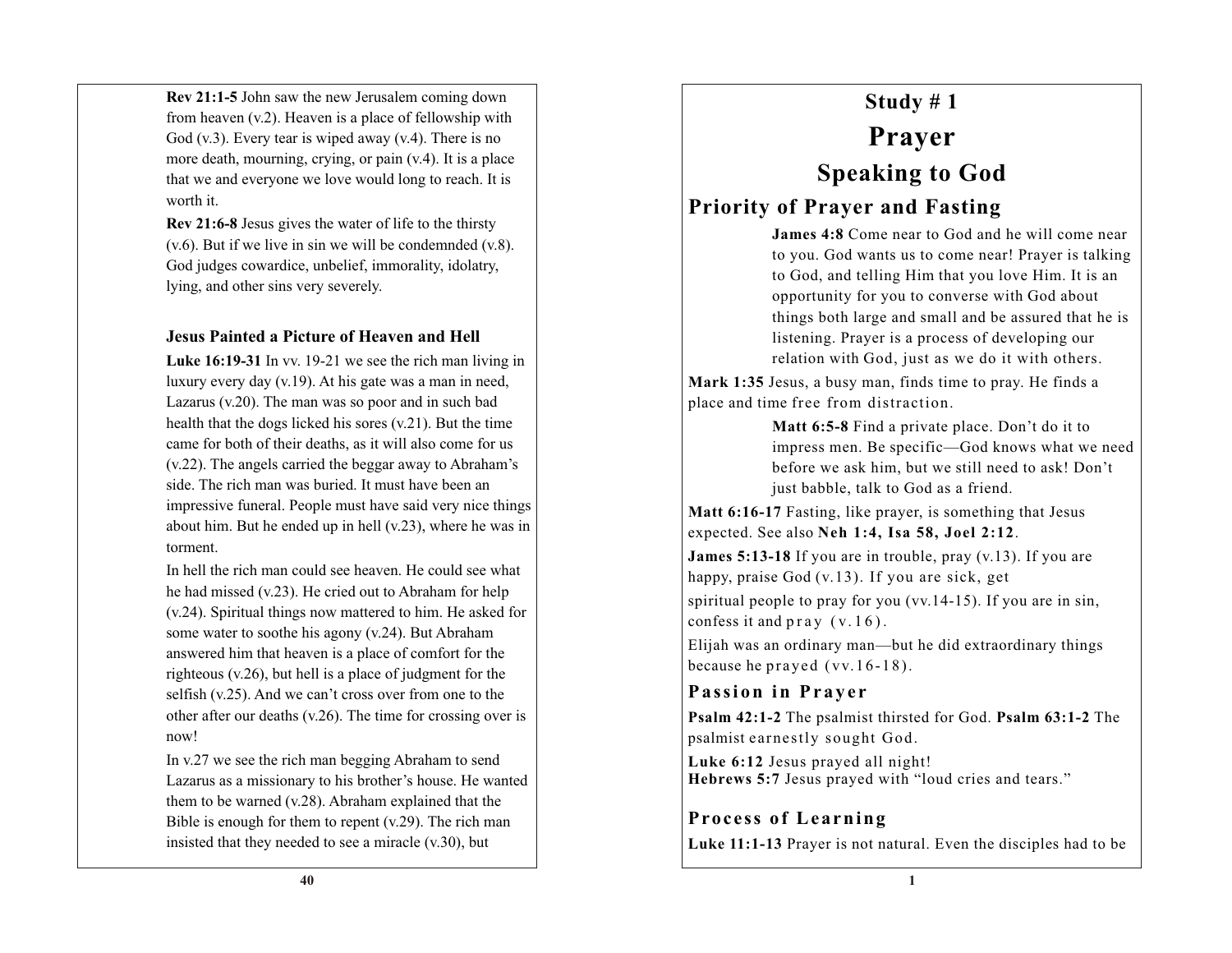taught. Jesus used a structure in this prayer—

this is a useful idea we can imitate:

Adoration - in verse 2 we see him praising God.

**Confession** — in verse 4 he asks for forgiveness.

Thanksgiving - this prayer does not show it; but Daniel gave thanks 3 times a day in Dan 6:10.

**Ps 105:1** tells us to "give thanks to the Lord."

**Supplication**—supplication means making requests. In Luke 11:2 he asks God to make his

Kingdom come; in verse 3 he asks God for his daily bread.

**Col 4:2-4**  We should devote ourselves to prayer and be watchful and thankful. Paul wanted them to pray for open doors so he could preach effectively. If you are devoted and focused on the needs of others you will learn to pray effectively.

### **Problems With Our Prayers**

**1 Pet 4:7** Lack of concentration can hurt our prayers. You may wish to pray aloud.

**Psalm 66:18**  A lack of personal righteousness makes prayer ineffective. God listens to godly men (Jn 9:31).

**Luke 18:1-8** Lack of persistence — this widow persevered so that the unjust judge eventually listened.

God is eager to listen to us (Matt 7:11).

**1 John 5:14** Prayer in accordance with God's will is answered. **John 14:13-14** says to pray in Jesus' name.

**Mark 11:24** Lack of faith can block our prayers. **James 1:6-8** says we must "believe and not doubt."

### **Practicals**

**Eph 6:18** Pray in the Spirit on all occasions with all kinds of prayers and requests!

Phil 4:6-7 "In everything...present your requests to God." Write out a prayer list of burdens and dreams.

**1 Peter 5:7** He cares for you and me. Be sure to hand your burdens to

(Matt 27:44). But one had a change of heart and started talking about the fear of God, and that they were being justly punished (vv.40-41). He asked Jesus to remember him in his kingdom. The amazing answer in verse 43 was that "tonight you will be with me in paradise." His judgment was to follow immediately after his death. Many scholars have spent much ink and paper trying to define the eschatology surrounding this statement. If we have not yet reached the judgment day, how can Jesus speak of paradise? The word in Greek used by Jesus is *paradeio*. This same word appears in Revelation 2:7, referring to the fact that Jesus will give those who overcome the right to eat from the tree of life in the paradise (*paradeio*) of God, a reference to heaven. In any case, scholars have parsed his words and come up with many possibilities. (For example, some have suggested that there is a temporary holding place for the righteous called "paradise" and a temporary place for the unrighteous called "Hades," and they are transferred to their permanent homes on judgment day). I don't believe Jesus was making a theological statement on the cross, but one of vision and love. God is outside of time, and when we die, time ends for us. We are transported to the future, to the day of judgment. It is the same day that we

die. And so if we go to heaven or hell, it is "today," the day of our death, that we go there.

Clearly it is important that before our death Jesus can say to us, "Today you will be with me in paradise." Paradise is a beautiful place—of peace and fellowship.

### **The Biggest Choice of Our Lives**

**Rev 20:11-15** God is on his throne in heaven (v.11). All the dead will stand before him, including us (v.12). The books were opened—detailing our lives. We all were found guilty (vv.12-13). Yet the book of life redeems us. It is there where we want our names to be written (vv.14- 15). Those whose names are not in the book of life ended in the lake of fire (v.15).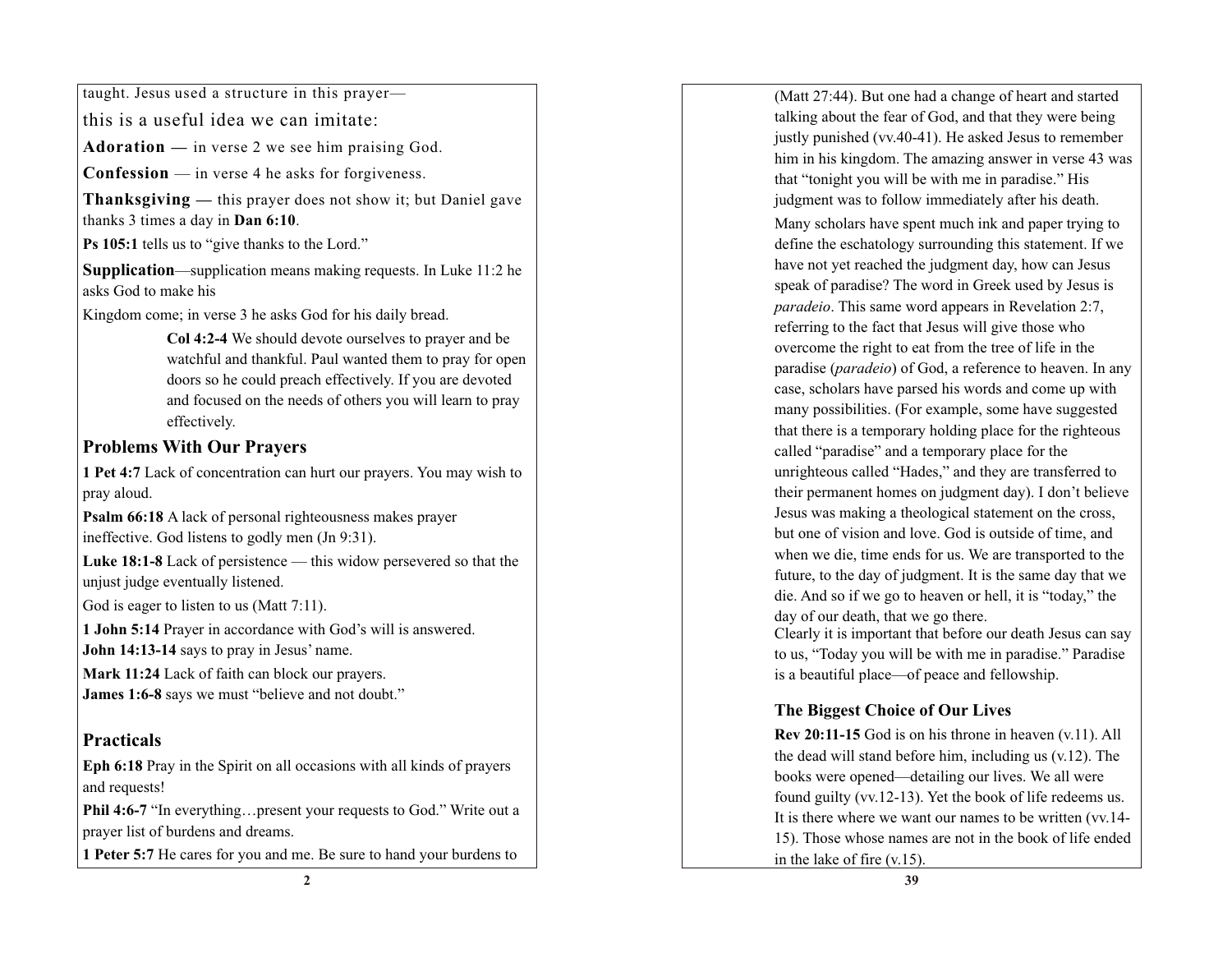was "ever virgin" then she would not been a good wife to Joseph as Bible commands any wife to be.

*Other Kids.* **Mark 6:3.** Here we see that Mary had other kids besides Jesus. They were all born after him.

Contrary to the Catholic church teachings exalting Mary almost to the level of Jesus, the Bible teaches that Jesus is the[only] mediator of the new coventant (Hebrews 12:24); He is the door to salvation (John 10:9); and all God's grace and kindness are given "through Christ Jesus" (Ephesians 2:7); no-one is saved through Mary; all are saved who call on the name of the Lord (Romans 10:13).

 $82 - -32$ 

# **Study #19 Heaven and Hell**

Jesus believed in heaven and hell, and so as Christians we also believe. It is a simple choice—we must ask ourselves: who knows better about what happens after death? Me, or Jesus who was raised from the dead? The choice is obvious.

#### **Whatever It Takes**

**Mark 9:42-48** Jesus explained here that in hell, the fire never goes out (v.43), and the worms that feast on the dead never die (v.47). He is very strong that we should not send anyone to hell (v.42). He explains that it would be better to lose your hand, or foot, or eye, and go to heaven, than have your whole body go to hell. Whatever it is in our lives that is keeping us from God, we should be willing to cut it off. This could be a relationship. A job. A bad habit. A hobby. These things are not necessarily bad things in and of themselves. But if they keep us away from God we should be radical about dealing with them. We should do whatever it takes to avoid hell.

#### **Judgment Is Immediate**

Luke 23:39-43 The criminals were both insulting him

God each time you pray.

**Jer 30:21b** God is looking for people who will devote themselves to be close to him. Are you ready?

**Psalm 5:3** Have a **daily** prayer time — plan out a time to pray, how long you'll pray, where you'll pray.

**1 Thess 5:17** Pray continually, throughout the day and week. It can even be a quick prayer from the heart as you are about to talk to someone, as Nehemiah did in Neh 2:4 while speaking to the king.

# **Study # 2 Bible Study Listening to God**

 $89 - 189$ 

Assisting young Christians to become rooted in consistent and productive Bible study is one of the top priorities of those discipling them to Christ. Only in this way will we be able to take our stand against Satan and his schemes, wielding *"the sword of the Spirit."*  (Eph 6:18). While not fostering independence of spirit, let us carefully call each man and woman in Christ to have the spirit of the Bereans (Acts 17:10-12) who wanted to understand for themselves what the Bible was teaching, so they could have their own convictions.

### **Introduction**

**Matt 4:4** "Every word." Comparable to physical bread, and just as essential. If you don't stay in God's

word, you won't stay in the faith. **Matt 24:35** says that the words of Jesus never pass away.

**Josh 1:8** Don't let this book of the law depart from your mouth; meditate on it! See also **Ps 1:2-3**.

**Ezra 7:10** Ezra devoted himself to the study and observance of the Law of God. Let's be like him!

**Isaiah 66:2b** God esteems the man who trembles at his word.

#### **Work At Your Bible Study**

**2 Pet 3:15-16** It is possible to distort the Scriptures—to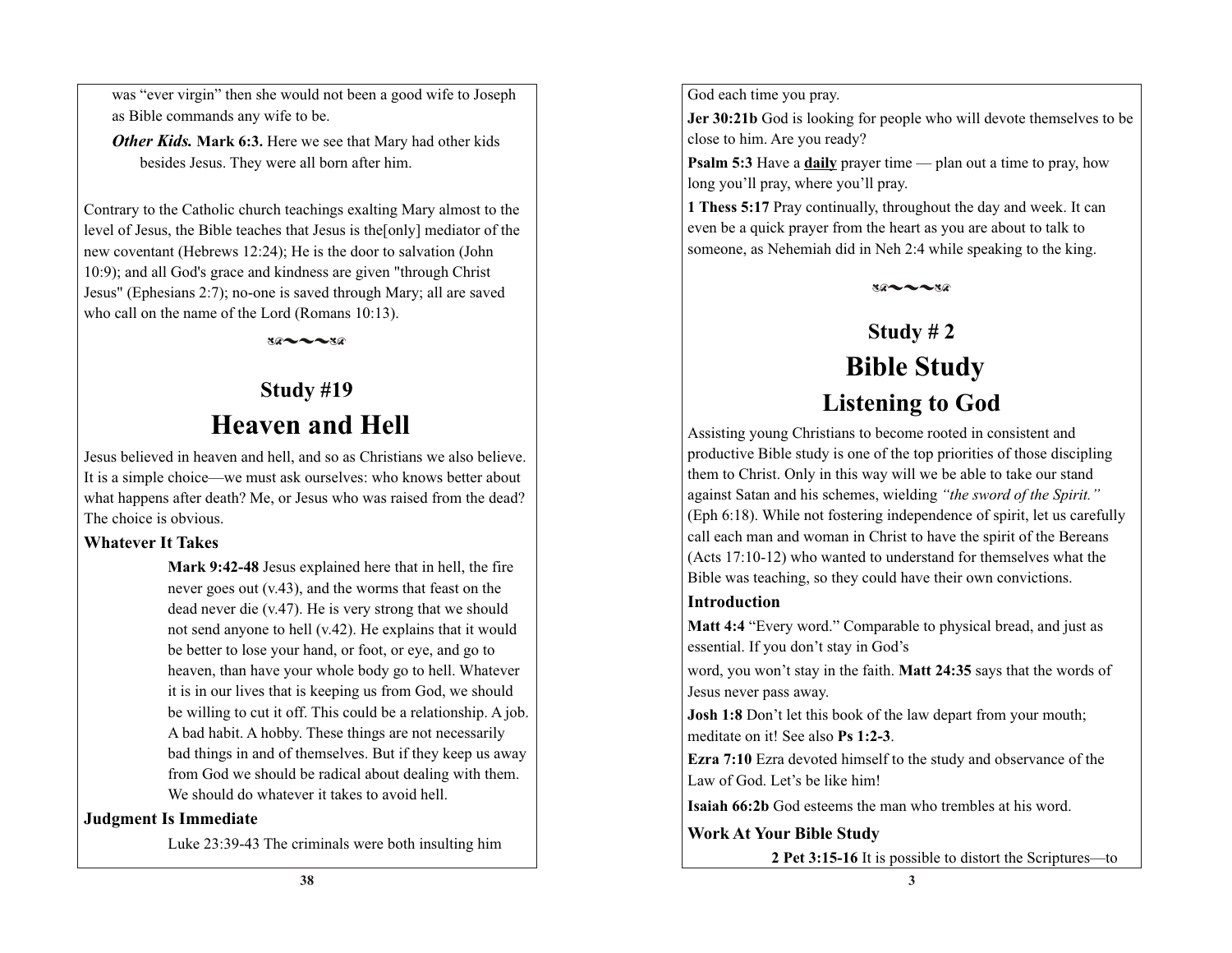our own destruction (v.16). Some passages are difficult to understand (v.16), but not impossible (2 Cor 1:13). Strive to understand them first yourself. But ask for help from God and other disciples if you don't understand.

**2 Tim 2:15** Become a well-equipped workman (2 Tim 3:17), not ashamed. Learn to study with people.

**1 Pet 3:15** Be equipped for evangelism. This involves more than Bible knowledge it involves answering people's questions in a respectful and kind way.

> **Ps 119:9-11** By living according to the Word we can be pure. By hiding the Word of God in our hearts we can protect ourselves against sin. If you read the whole Psalm 119 you can see the Psalmist's love for God's word.

**James 1:22-25** It is useless to study the Bible without making the practical applications in our own lives.

### **Be Inspired!**

**Romans 15:4** The encouragement of the Scriptures gives us hope! **1Cor 10:11** The Old Testament stories happened as examples to teach us.

**Col 3:16** Speak to each other using God's word. Use it in discipling each other and in your homes.

**2 Tim 2:7** Reflect on the word of God and God will give you insight.

## **ABCDE's of Bible Study**

Ask Questions: What does the scripture say? What is written?

- Who is speaking? Who is this about? Who are the main A characters? To whom is it speaking?
- When do/will the events occur? When did/will something happen to a person, people or nation?
- Where did/will this happen? Where was it said? A
- Why is something being said? Why would/will this happen? A Why at this time? Why this person?
- How did/will it happen? How is it to be done? How is it illustrated?  $\bullet$

**Be Convicted:** How does this apply to me? Write down the convicting points and pray about them.

mother and as a good wife to Joseph. We should not consider her as a mediator as the Bible clearly says that there is only one mediator that is Jesus.

For there is one God, and one mediator between God and men, the man Christ Jesus; who gave himself a ransom for all.

(1 Timothy 2:5,6).

In the Bible Mary is called by Elizabeth "blessed are you among women" (Luke 1:42).The angel appears to Mary and says "you are highly favoured! The lord is with you"(Luke 1:28). Mary herself says " from now on all generations will call me blessed"(Luke 1:48). These are mentioned in the Bible to convey that Mary was a blessed woman and a woman favored by God to give birth to Jesus but these scriptures and no other place in the Word it says Mary should be shown "special devotion" or to be considered as a mediator or considered as the "mother of the church".

These are some very clear verses for us to consider-

- *One Mediator.* **1 Tim 2:3-5.** According to verse 4, God wants all men to be saved. How many mediators are there between men and God? Only one mediator, the man Jesus Christ. Some Catholics say that Mary is a mediator between man and Jesus, because in John 2 she asked him to help. But the Bible teaches there is only one mediator – Jesus.
- *Only a Sinner.* **Mark 3:20-21, 3:31-35.** At this point in time, Mary did not feel great about Jesus' lifestyle. She was worried about the fact that he didn't eat. So she and her sons went to take charge of Jesus (Mark 3:31-35). Mary was a normal person like you and me. Sometimes she sinned. Sometimes she made bad choices. But she still was an amazing woman.
- *Proper Marital relationship* Mat 1:25 "But helal boostephing had no union with her[Mary] until she gave birth to a son. And he gave him the name Jesus."

This says that until the birth of Jesus , Joseph and Mary had no union implying that after the birth of Jesus they had proper marriage relationship as any other husband and wife would have. So it would be not right to say that Mary was ever virgin. If she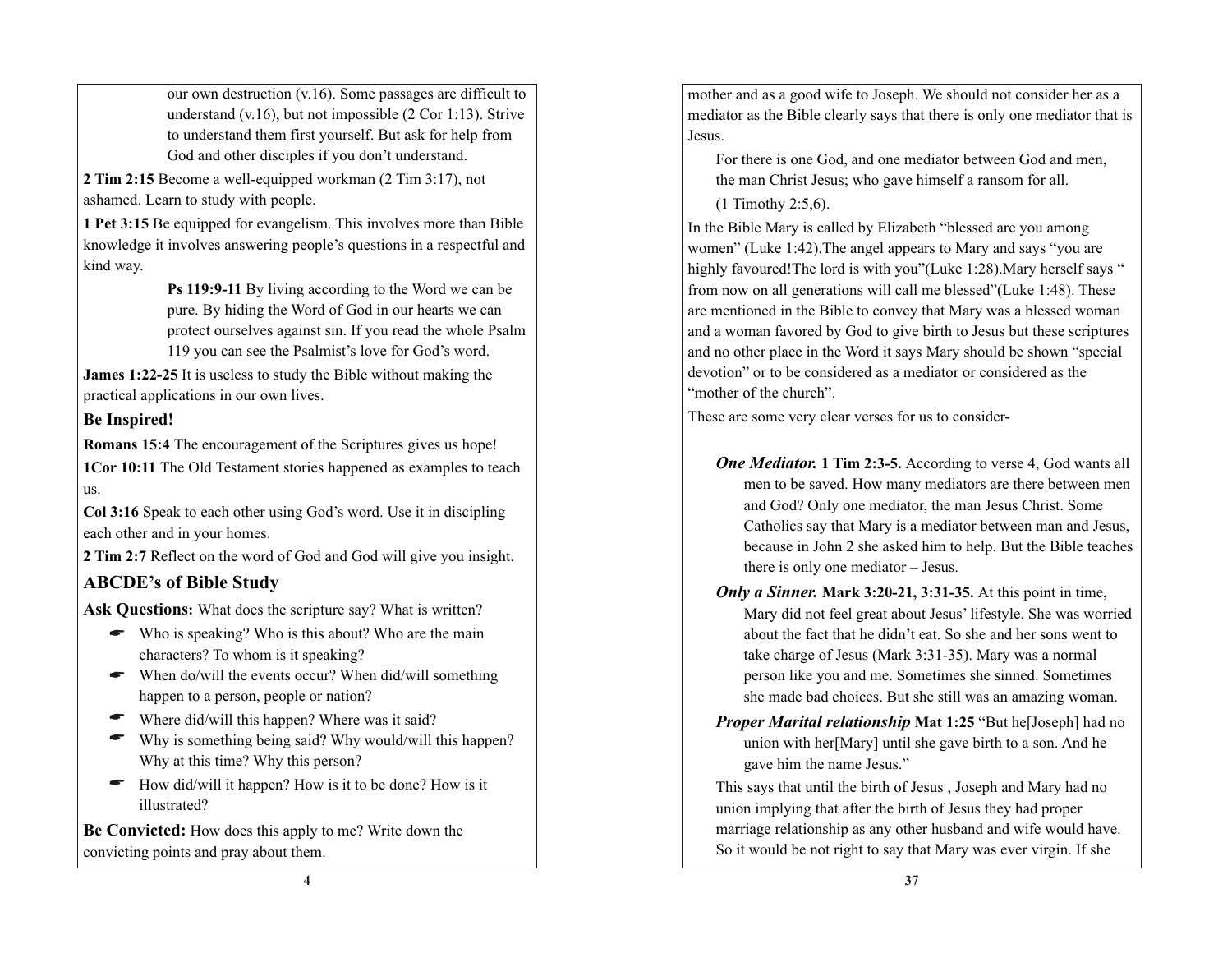*6. Most Excellent Way.* **1 Cor 13:1-3.** Paul here stresses the most excellent way, the way of love. All the miracles in the world are worthless without love. **1 Cor 13:8-13.** According to verse 8, prophecies, tongues, and special knowledge will pass away. But faith, hope and love will remain (v.13). The foundation of the church is faith, hope and love. Love lasts forever, though the miraculous gifts passed away. They had a very important purpose: to help establish the early church and prove the divinity of Jesus. But now God's word and our love are enough to get the job done!

*Conclusion:* **Today we've covered a lot of deep ideas that may be hard to understand. Take away the practical challenges, and change your life. Realise that love is what matters, not the so-called "miraculous" experiences of Pentecostals today. Pray for God to do miracles in your life. Preach in a challenging way, to help others to change! And let the Spirit change you to be more and more like Jesus.** 

 $89 - -88$ 

# **Study #18 Refuting False Doctrine - Mary**

Many Catholics have a wrong view of Mary,they call her " the mother of God" , "mother of the church". These titles are not given in the Bible. They view her as being sinless. They view her as never having had any other children than Jesus, calling her "ever virgin". They place her almost equal to Jesus!

Here are some quotations from the Catholic literature about Mary.

As you can see from the above the Catholic apologists find many ways to explain how Mary should be shown "special devotion" which is supposed to "greatly foster the adoration of Christ". All this of course is never encouraged or commanded in the Bible.

As disciples, we are inspired by the life of Mary – her obedience to God, her commitment, her devotion and her faith. We see her as some one we all need to imitate as she lived being a godly woman, a good

**Compare Similar Passages:** The gospels often have similar passages. Old Testament history books (1 Sam

to Esther) often have prophets (Isaiah-Malachi) or Psalms or other writings (Prov-Song of Songs) tied to

them. The book of Acts refers to specific cities also referred to in other New Testament letters.

**Dream What It Was Like:** Pray about the passages you read. Imagine what it would be like to be there.

**Every Day Study:** Have a set time to study the Bible daily. Read the New Testament first. Read whole books instead of just here and there. Make a plan to read the whole Bible in a year.

 $89 - -88$ 

# **Study # 3 Faith, Works and Grace**

# **The Balance**

One of the great travesties in the church today is that new Christians are taught to depend on self, to struggle up the road of salvation by works. This attitude may be created before he/she is baptized, in the Bible study setting. But more often this is an acquired deficiency, learned through observation of "older" disciples. Such an orientation undoes the work of the cross. Equally sad, however, is the school of thought that prides itself on having arrived at a true understanding of grace, only to condone and even encourage lukewarm commitment to our Lord Jesus Christ. Clearly we must strike the balance—hence this study.

## **FAITH**

**Heb 11:6** We need faith to please God. But what is faith?

**James 2:14-17** Faith is more than intellectual belief—it results in action. Faith without deeds is dead.

**Gal 5:6** It is not rituals (circumcision) that count—it is faith expressing itself through love.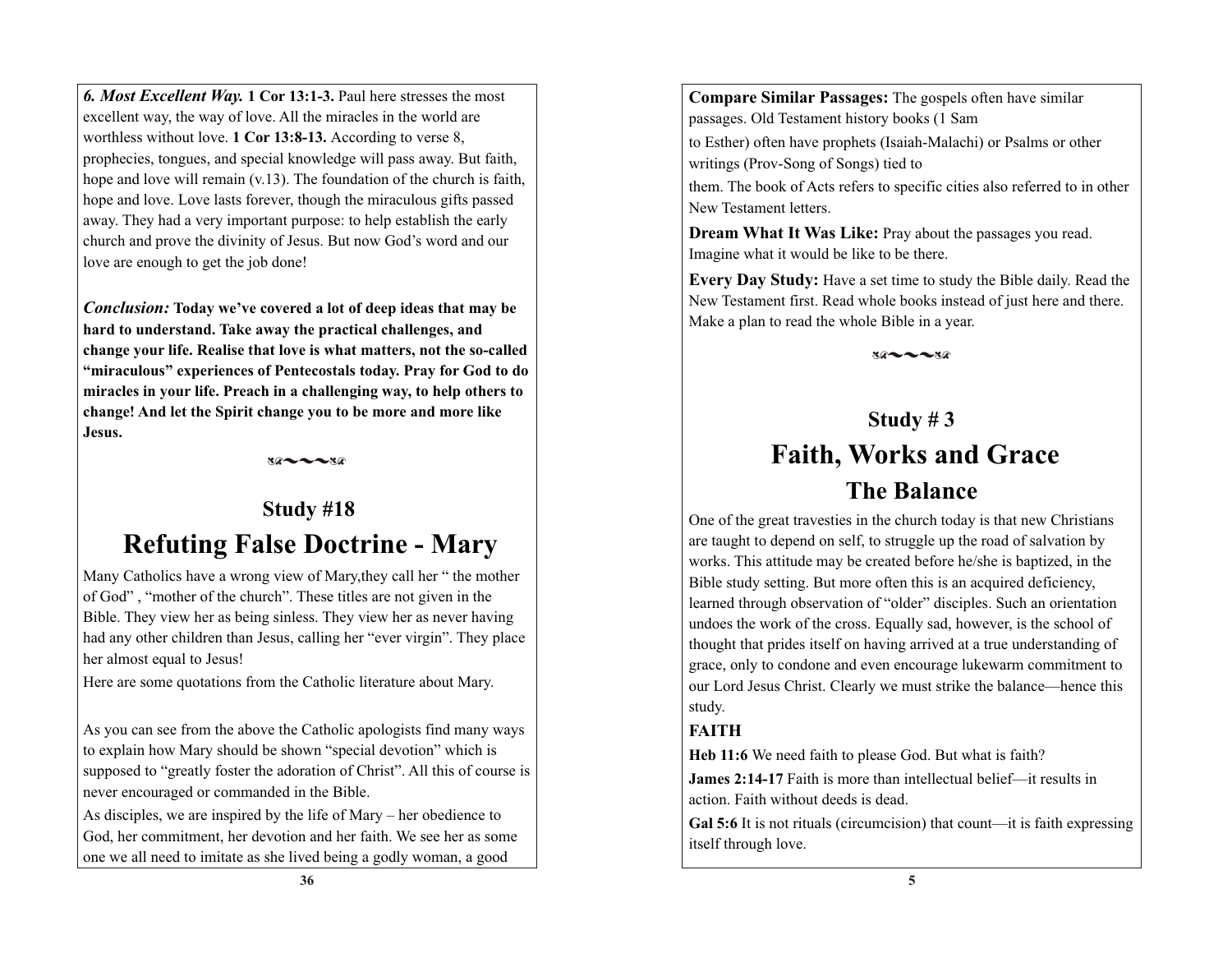#### **WORKS**

**Eph 2:8-10** The Bible clearly teaches we are not saved by our own effort. But this does not mean that God

expects nothing from us. Salvation is an unearned gift, but it is conditional on obedience. In our jobs there are "in-boxes" of work for us to do — files to read or process, items to make, calls to answer or make, emails to answer, etc. In the same way God has prepared good works for us to do out of gratitude for the grace we have received.

**2 Kings 5:1-15** Naaman had leprosy. He needed help. But he wanted to do things his way (v.12). In the end, he obeyed and received the gift of healing. It was not that his dipping 7 times earned him the right to be healed. But his obedience made him eligible for God's gift.

### **GRACE**

**Titus 3:5** We are saved not because of our righteous deeds, but because of his mercy. Grace is

Unmerited favor or mercy. GRACE = **G**od's **R**iches **A**t **C**hrist's **E**xpense.

**Jude :4** The fact that we do not earn or deserve grace does not give us a license to sin.

**1 Cor 15:10** God's grace should have an effect on us—to work hard for God in gratitude.

**Titus 2:11-14** It is because of grace that we strive to live selfcontrolled, upright and godly lives.

### **Practicals**

**Rom 5:6-8** While we were still sinners, Christ died for the ungodly. We must remember because of God's grace, we have a hope of salvation. God showed his grace while we were still sinners.

**Matt 7:1-2** Grace should make us careful about judging people.

**Ro 14:1** We should accept people whose faith is weak.

**Luke 11:1-4** We forgive everyone who sins against us when we have grace (Matt 6:15).

**Ro 12:3** Have a sober view of yourself, not thinking too highly of yourself.  $82 - 32$ 

apostles, to Samaria. They did this because there were many family groups starting there, but Philip was the only one who could do miracles. And since Philip was not an apostle, he could not give miracle power to anyone else. But the apostles could, so they came to appoint other leaders in Samaria and give them miracle power (v.16). Simon was a magician Philip had baptized. When he saw in verse 18 that the apostles could give others miracle power, he wanted this power, too, so that he could make others into miracle doers. He offered them money (v.19)!

The apostles reacted sharply to this offer by rebuking him (v.20). Peter said that his heart was not right (v.21). Money cannot buy miracle power. Only the apostles could give this power to others, and when they died, and the people they had touched all died, then the miracles died, too. Of course, that God still answers prayers today, and he can do miracles in response to our prayers, according to his will. But these miracles are not of the same kind as we saw in the first century, when the Holy Spirit gave individuals touched by the apostles tremendous powers to authenticate their message as coming from God. In our lives God can still do miracles today. Have you been praying for God to do miracles? Have you asked him to do great things? When we ask, he will answer.

*5. Men Need to Be Convicted.* **1 Cor 14:18-26.** Chapters 12-14 of 1 Corinthians focus on the miraculous gifts of the Spirit, because the Corinthian church was abusing them, focusing on the gifts rather than on love and evangelism. Paul made some interesting statements here. In verse 19 he said that he'd rather speak 5 understandable words to instruct others than 10,000 in an incomprehensible language. In verse 20, he told them to not be childish. He explains that tongues are a sign, a miracle, to prove to unbelievers that we are from God (v.22). But prophesying, that is preaching, is for believers (v.22). Therefore, the church should not be focused on "speaking in tongues", but on preaching, so that people can be convicted of their sins (v.24-25) and repent!

God's heart is to see men repent and be convicted of their sins. Think about your life. Have you been convicting others about their sins? Have you been challenging them and teaching them the truth? That is what the Spirit wants you to do!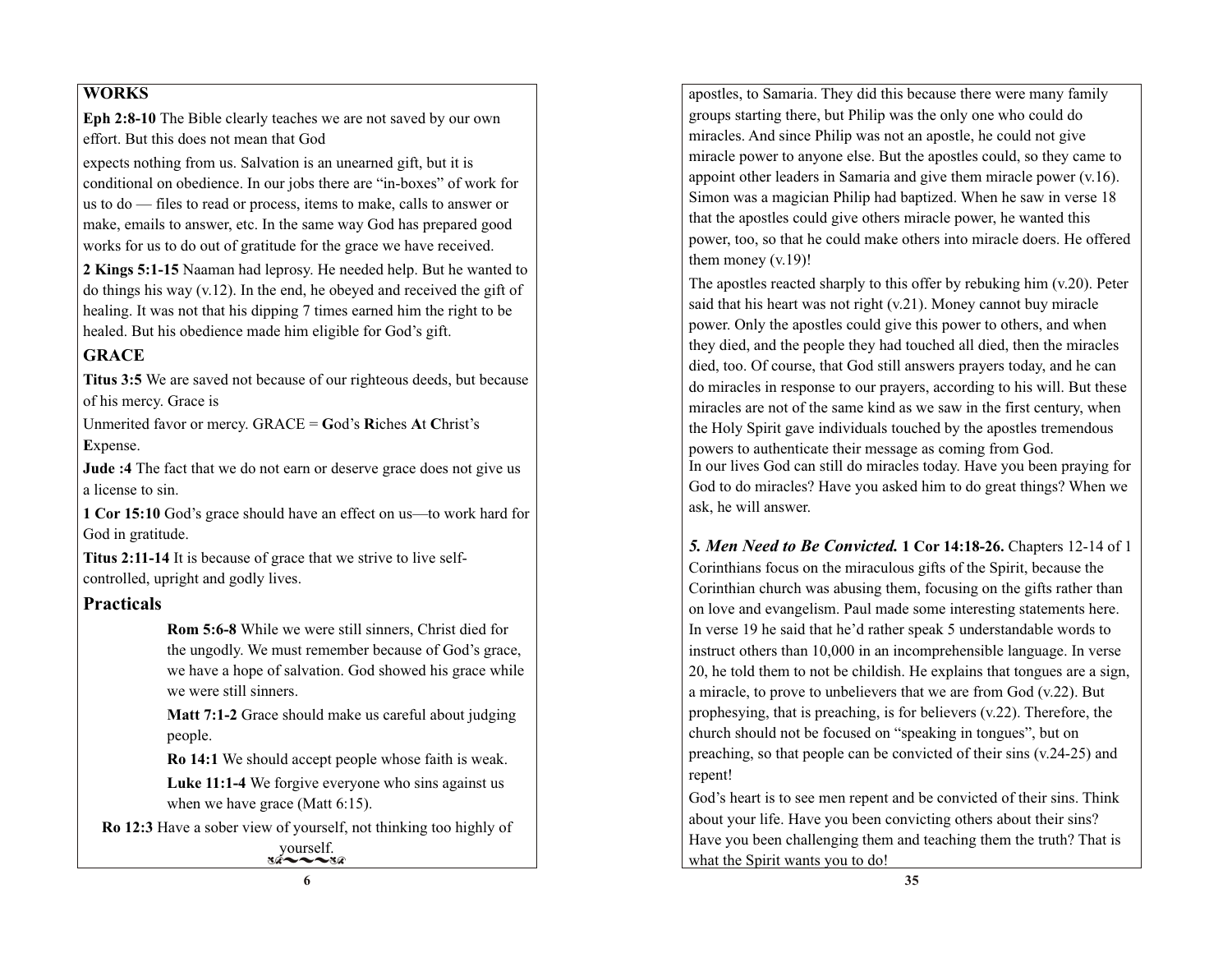new people! Today's Pentecostal churches use "tongues" completely differently. They simply babble, and then say it is from God. That is not right.

**One practical challenge:** it is good to learn new languages. If you don't know English, learn it. If you don't know the main language of your city, learn it. It will help you to make many new converts for God.

**Holy Spirit Baptism.** The same miracle of Holy Spirit Baptism (Acts 2) was repeated by God in Acts 10, when he enabled Gentiles to speak in tongues to prove to Peter that they also were eligible to receive salvation through water baptism • Acts 10:44-46. This "Holy Spirit Baptism" followed by speaking in tongues only occurs twice in the Bible: once in Acts 2 [33 A.D.], then again in Acts 10 [41 A.D.]. According to Eph 4:5 (written 62 A.D.), there is only "one baptism," which can only be water baptism. Thus the "Baptism of the Holy Spirit" promised by Jesus in Acts 1:5 was a special gift for the apostles only, while the "gift of the Holy Spirit" received at baptism is for everyone (Acts 2:38-39). Except for Acts 2 and Acts 10, the other times people spoke in new languages were when the apostles laid hands on them. But the apostles are dead today, so they can't lay hands on us, and we have the written word of God in every language. So we do not need the gift of "tongues" the way they did. But back then it was a powerful way for God to show that he was with the people.

*4. Money Can't Buy This Power.* **Acts 6:5-8.** There were special miraculous gifts of the Holy Spirit during the early days of the New Testament church. These gifts were passed on by the apostles laying their hands on people (v.6,8; also Acts 8:6,8:18, Romans 1:11, 2 Tim 1:6). You can see in verse 5 that Stephen already was full of the Holy Spirit before they laid their hands on him. But after they laid their hands on him, he also could do miracles. This was important, because people who had never met Jesus needed to see miracles to believe the spoken message of these men. Now we don't need miracles to prove that the gospel is true--we have the Bible! Philip was one of the men in Acts 6. He went to Samaria and started converting lots of people, doing great miracles. Let's see what happened...

**Acts 8:14-23.** The church in Jerusalem sent Peter and John, the

## **Study # 4**

# **Relationships in the Body**

When one enters the community of the redeemed, relationships are radically transformed! Instead of having ourselves as the center of our focus, we are to "consider others better than ourselves" (Phil 2:3). However, implementation of these biblical principles will never occur as long as we retain a denominational concept of fellowship and the body of Christ. Church is not just something we need to attend; it is an opportunity to tend to needs. And there are many needs to be tended to in a community of believers! In short, if young Christians are not grafted into the body in a functional and practical way, they will most likely be reclaimed by the world. And if that is what is happening in our ministries, we are failing (1 Cor 3:12-15). The most crucial time for integrating the young convert into the local congregation is the first few weeks and days after their baptism.

#### **Why Different From Those in the World?**

**John 13:34-35** Jesus commands us to love each other as he has loved us. This quality of love is what makes us distinct as Christians.

**Mark 3:34-35** We are Jesus' brothers and sisters if we do God's will. Because of this common purpose, Christian relationships transcend blood relationships.

### **How Are They Different?**

**1 Pet 1:22** Our love for each other must be sincere and from the heart. It must be DEEP!

**1 John 3:16** Jesus is our example. Our love for others can be measured by how much we are willing to sacrifice for them.

### **What Does This Mean in Practice?**

**1 Th 5:12-16** Different people have different needs.

Leaders need respect (vv.12-13). Everyone needs peace (v.13). The idle need warning (v.14), the discouraged (timid) need encouragement

 $(v.14)$ , the helpless need help  $(v.14)$ , everyone needs patience  $(v.14)$ , no one needs revenge  $(v.15)$ . All the time we should be joyful  $(v.16)$ !

**1 John 3:17** Help the poor—look after each others' material needs.

**Col 1:28-29** Paul struggled to present them perfect (mature) in Christ.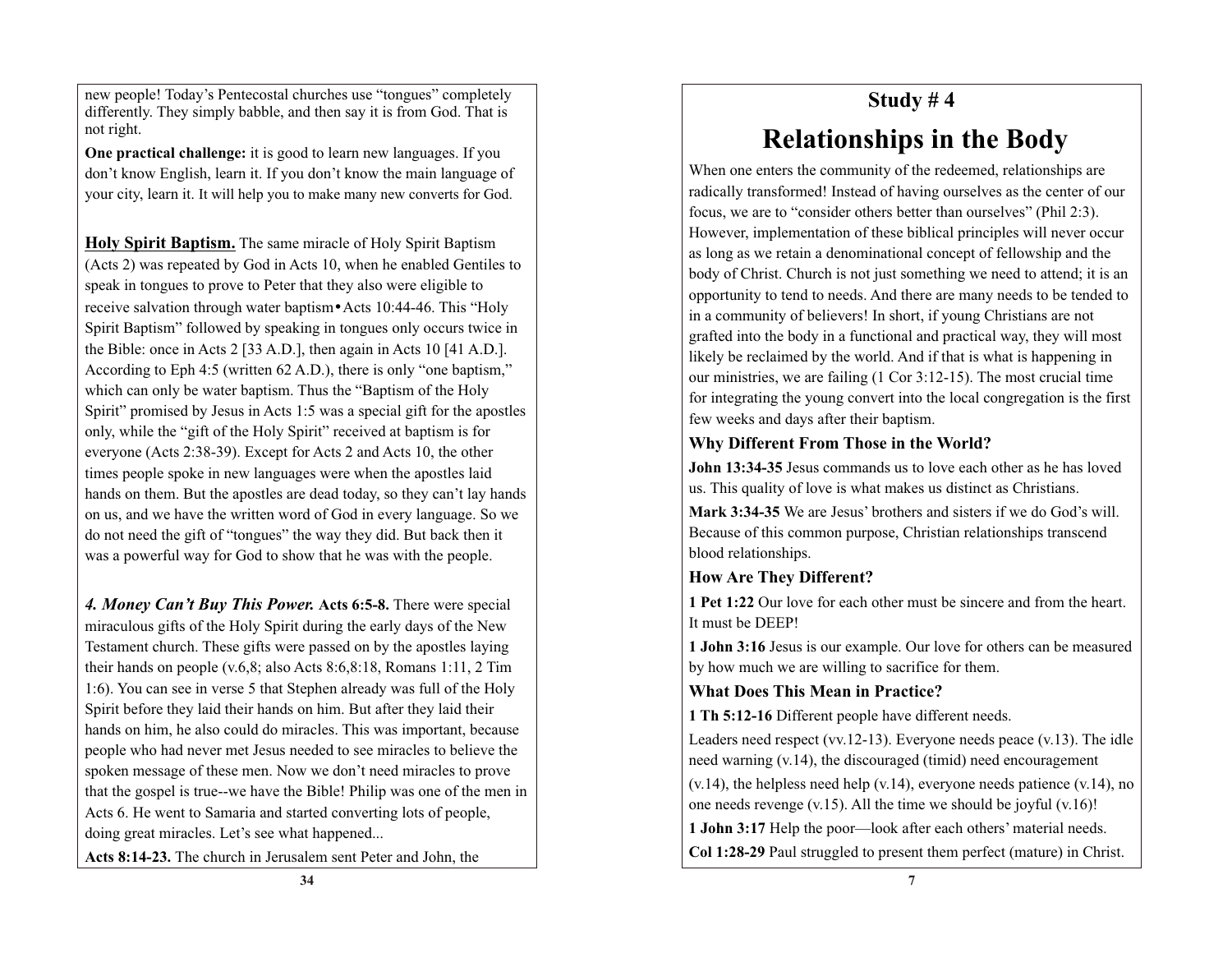We should be concerned about each others' spiritual well-being. **Conclusion**

**Eph 4:29-32** We should always be edifying in our speech.

**Eph 5:21** We should submit to each other out of reverence for Christ.

**Heb 13:7,17** We should imitate and obey the leaders of the church, who are held accountable by God for the souls of the sheep.

#### **Other Scriptures**

**Acts 2:42-47** These early disciples met together every day, were joyful, shared everything!

**Acts 4:32-35** More sharing and joyful fellowship!

**Rom 12:5** We belong to each other.

**1 Co 12:12-27** We are a body—each part matters. Each part should care for other parts.

**Heb 10:24-25** We should not get in the habit of missing meetings. We should go to spur one another on!

**Heb 13:1-2** Hospitality is expected by God, and may result in amazing blessings!

**James 1:19-21** We should all be slow to speak, quick to listen, and slow to become angry.

**3 John :5** Helping strangers is right!

### **Practicals**

Make a point of phoning or writing other disciples to build relationships. Set personal goals in this area. Pray for each other daily. Introduce yourself to at least one new person in each service for the next month. Write notes, cards, SMSs and emails to your brothers and sisters. Write also to leaders in the church to encourage them.

 $X\mathcal{A} \sim 1$ 

speaking. **Heb 1:1-3.** This says that now God has spoken to us through Jesus. Jesus is the final message from God. **Heb 2:1-4.** We must be sure not to drift away. We know that this message is the truth because God confirmed it through miracles (vv.3-4). According to verse 4, God give these miracles according to his will. We demand God, "Do a miracle for me." He might do it, if he wants to, but it is up to him, not us!

The Bible is very clear. Miracles had a purpose. They proved the new spoken message of God. Other passages that teach this are **Exodus 4:5, 1 Kings 17:24, Mark 16:20, Acts 2:22-24, Acts 14:3.** The written word of God needs no miracles to prove it, as we see in the story of the rich man and Lazarus (**Luke 16:27-31**), and when Thomas doubts (**John 20:30-31**).

God can do miracles today, but it is up to him. He does answer prayers. But he does not do miracles in the way these Pentecostal meetings claim, where they bring people up to the stage and "heal" them, and then ask for money! We should not look for miracles, but rather righteousness. Jesus himself said in **Matt 16:4** that "A wicked and adulterous generation looks for a miraculous sign, but none will be given it except the sign of Jonah."

*3. Many New Languages=Many New Converts.* Let's look at the beginning of the church. In Acts 2, religious people from all over the world had come to Jerusalem for the religious festival of Pentecost. They spoke all different languages. Jesus had died 50 days earlier, and the apostles were all together in one place. **Acts 2:1-8.** Here we see that God did an amazing miracle. There was wind and fire (vv.2-3). Everyone started to speak in "other tongues" (v.4). The Hindi word "bhaasha" is a good translation of "tongue". The word "tongue" means language. Look at verse 8. These languages were not gibberish or garbage (bakbak), they were real languages that the people could understand.

When all the people in Jerusalem heard the apostles speaking in their own languages, they were amazed! Imagine if I started speaking tonight in Urdu, then Malayalam, then Gujarati, then Oriya! You would be amazed, wouldn't you? But see, back then, they did not have the Bible in all those languages. That is why the apostles needed the miraculous gift of speaking in tongues, so they could convert many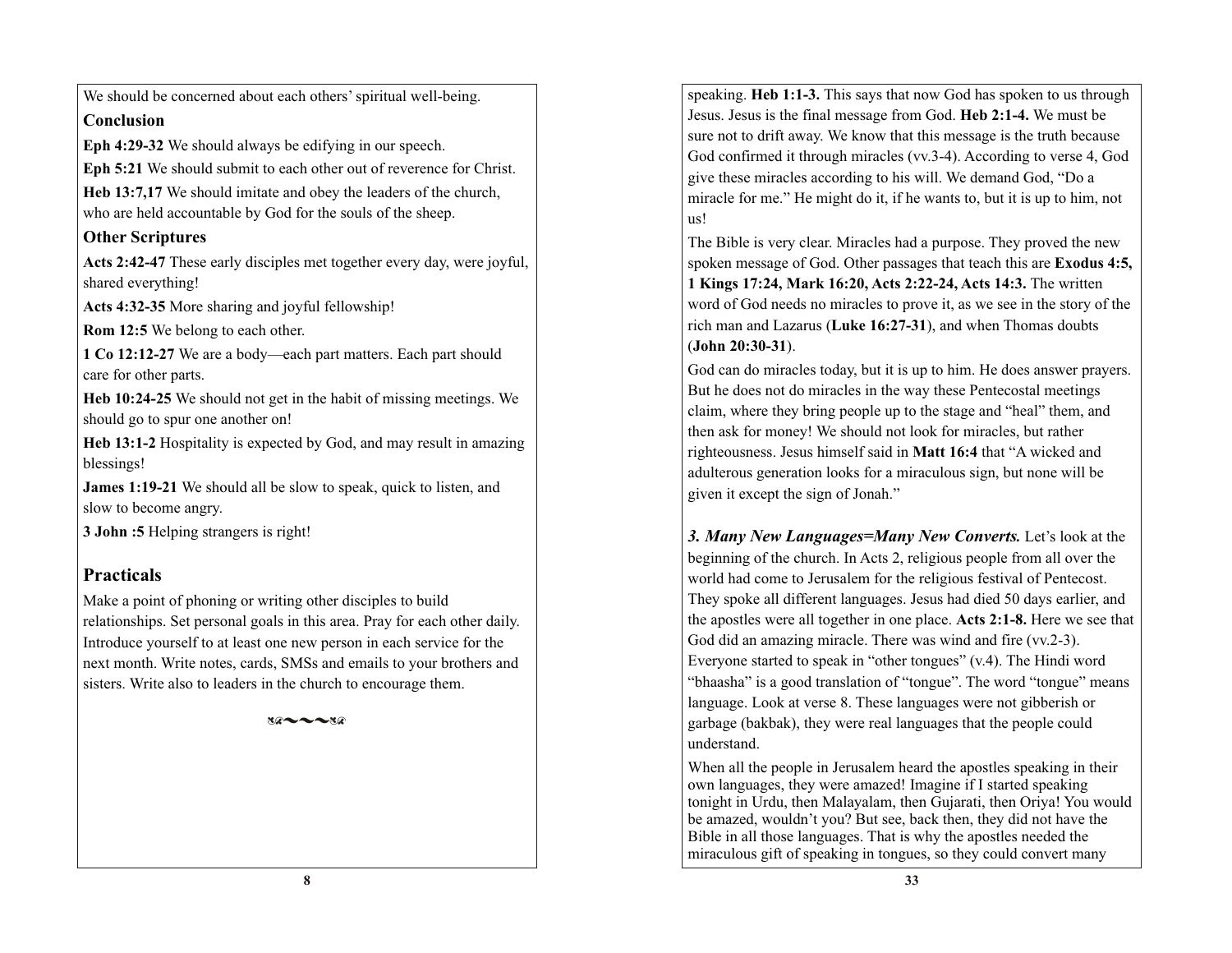*Conclusion:* The four points we've covered today spell **REAL**. The Holy Spirit is REAL, and it can have a real effect in our lives if we let it. The challenge this week is simple. Have a meeting with everyone you live with. Talk about what you think you need to do better in your relationships with them. Then let them share what they can improve. Then everyone must forgive and encourage each other! No challenging, just confession and repentance! Let's talk about how it went next week!

 $X\mathcal{A} \sim 1$ 

# **Study #17 Understanding the Holy Spirit - 3 Love Lasts Forever**

Today we'll talk about some misconceptions people have about the Holy Spirit, and how you can correct these ideas using God's word.

*1. Make Sure You Obey.* **Matt 7:21-23.** Some people think that if they've experienced miracles in their lives, then they must be saved. Perhaps God has answered their prayers, or healed their sickness. Perhaps they've gone to a Pentecostal meeting and had a feeling. But here Jesus says something amazing. On the judgement day, **MANY** people will say, "Jesus, we did great things in your name, aren't we saved?" But Jesus will say, "I never knew you." According to v.21 and v.23, they did not do the will of the Father. They did not know Jesus. They didn't obey him.

The Bible is very clear. Miracles and experiences **do not prove salvation**. Obedience is the issue. Other passages that show this are **Matt 24:24, 1 Sam 19:18, Deut 13:1-11,** and **2 Thess 2:9-12.** 

*2. Miracles Prove God's Spoken Message.* All through the Bible, whenever God has wanted to reveal new truths, he has done miracles to show his people that it is him who is speaking. The creation, the flood, the parting of the Red Sea, the manna in the desert, the fire from heaven for Elijah, and the miracles of Jesus all proved that God was

# **Study # 5 The New Testament Church Three Aspects**

As disciples we expect verses to support our practices—and our practices as a church to be built on Bible teachings. In this study we consider the communion, contribution, and confession—3 aspects of our church practices that are deeply rooted in New Testament teachings and practices.

### **Communion (Lord's Supper, Eucharist)**

**Matt 26:26-29** Communion originated as the Passover supper (Jewish background). The bread is the body of Christ, the wine is the blood of Christ.

**1 Co 11:23-29** Jesus instituted the Lord's supper. It is the proclamation of the Lord's death until he comes. We should examine ourselves before eating it.

**Acts 20:7** Christians came together *in order* to break bread. It appears from the evidence of the New Testament and the early church history that the disciples broke bread together at least weekly.

### **Other Verses:**

**Exodus 12, Mark 14:12-26, Luke 22:7-20, John 6:48-58, Acts 2:42. Contribution (for needs of the church)**

**Matt 6:21** Your treasure will be where your heart is.

**Matt 6:24** You cannot serve both God and money, so make sure that God is first.

**Prov 3:9-10** Are you honouring God with your money? Give him the "firstfruits" of your income. In the OT they gave 10%. Jesus expects 100% (Luke 14:33), with us keeping what we need to survive.

**1 Co 16:1-2** Taking up a regular collection is biblical. We should plan in advance.

**1 Tim 5:17-18** It is biblical to pay staff—we should not muzzle the ox while it is working. As Jesus said, "the worker deserves his wages" (Luke 10:7).

**2 Co 8:1-15** The Macedonians were sacrificial and a great example to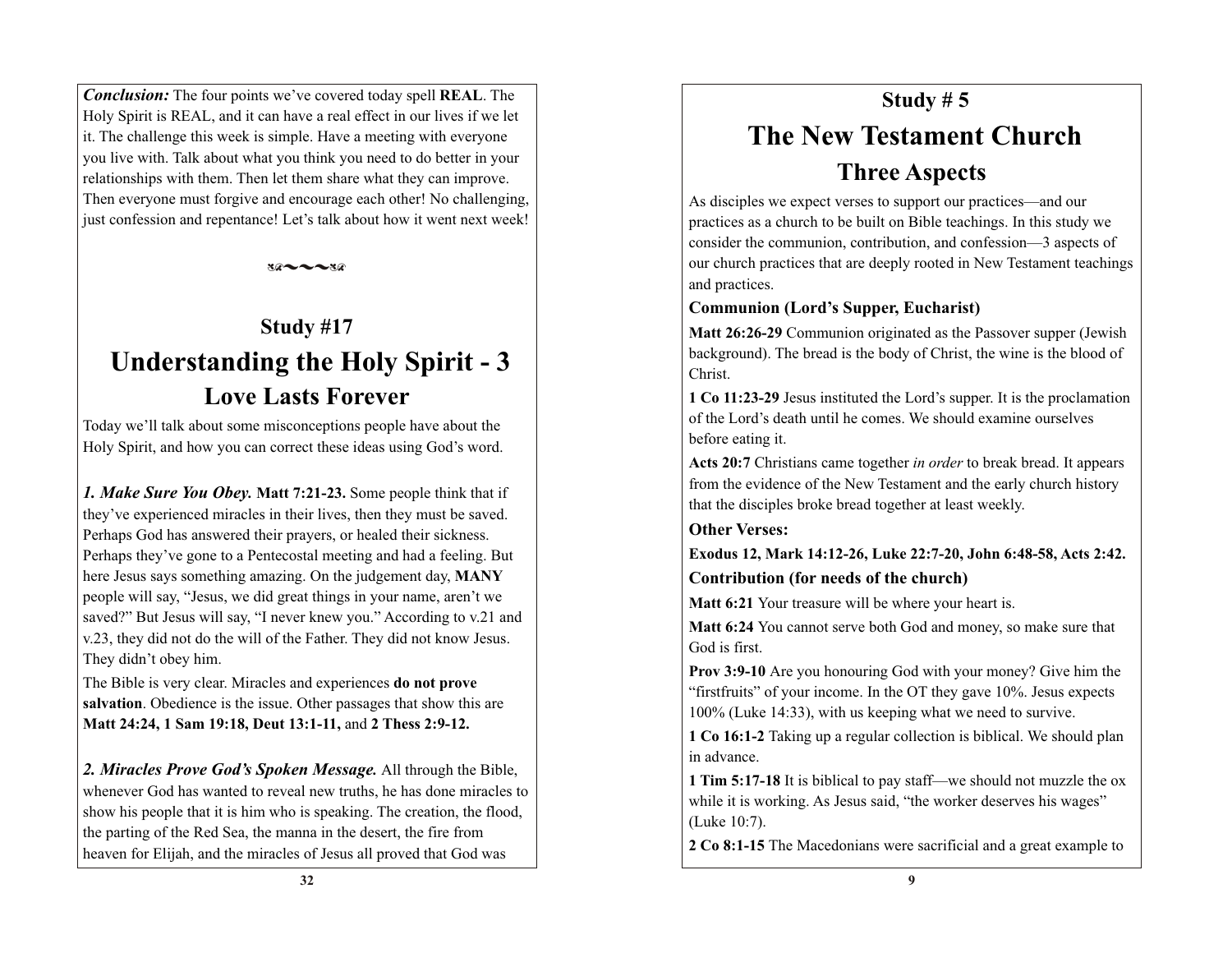others (vv.1-4). We should strive to excel in the grace of giving  $(v.7)$ . Jesus became poor so we could be rich (v.9) and he is our model.

**2 Co 9:6** We reap what we sow.

**Other Verses:**

**Exodus 36:6-7, Mark 12:41-44, Luke 6:38, 1 Tim 6:5-10, 17 Confession**

**James 5:16** They were supposed to confess their sins to each other and pray for healing. We all are sinners. We all need help.

**1 John 1:5-10** God is light; we should walk in the light. Walking in the light is not being sinless, it is rather being open about our sinfulness! **Prov 28:13-14** When we confess and renounce our sins we find mercy and our hearts stay soft.

 $88 - -38$ 

# **Study # 6 Being Discipled God's Plan**

Despite much controversy over *methods* of discipling, it is indisputable that the New Testament teaches the necessity of discipling (teaching/maturing) in the lives of Christians. The importance of ongoing discipleship should be clear to someone before the point of baptism. This study aims to cultivate an attitude of openness on the part of the young Christian towards discipling, as well as to remind him that, in the end, it is the responsibility of the person who has confessed "Jesus is Lord" to persevere in his Christian growth. Discipleship is not just a human expedient; it is a command of God (Matt 28:19).

### **Being Discipled**

**2 Tim 2:2** The discipling process is a chain reaction. We learn often by watching.

**1 Tim 3:6-7** The Thessalonians had great memories of Paul. Paul was happy to hear about their faith.

old, sinful way of thinking. Think about your mind. Have your thoughts been pure? Are they pleasing to God's Spirit? Would you be happy if your thoughts could be shown to this group on a video?

**Rom 8:9-11.** This is one of the most important passages in the Bible on the Holy Spirit. It teaches here that every Christian has the Holy Spirit living inside of us (vv.9-11). We received this gift when we were baptized (Acts 2:38). Anyone who does not have the Spirit living in them isn't a Christian (v.9). All of us who were baptized have a weapon, with which we can conquer sin.

**Rom 8:12-14.** Paul explains here that through the Spirit we can "put to death" our sins (v.13). This is great news. We've got to *attack sin with the Spirit*. Let me give you an example. Suppose there is a cockroach, or a bug in your room. To kill it, you turn on the light, chase it, corner it, and hit it with a shoe or newspaper or something. The Holy Spirit is a light that shows you the sin that you must kill. You then chase that sin, identify it more clearly by talking with your discipler and others who know you well, and then smash it with the Holy Spirit. The Spirit allows us to have victorious Christian living. And if someone is a Pentecostal and they start talking about doctrine, talk to them first about sin in their lives. If they have the Spirit, then they won't be controlled by sin!

*4. Live in Peace with the Spirit.* **Eph 4:29-32.** This is a great passage. It talks about getting along with other disciples. We should always be encouraging, not gossiping or critical (v.29). Even for some of us, we need to hear that. If you have been negative or complaining, stop it! It is not right. And it says we must get rid of bitterness, anger, malice, etc. We should be kind, compassionate, forgiving. Verse 30 is especially important. It says we should not "grieve the Holy Spirit of God." You see, the Holy Spirit is unhappy when we don't get along with other people.

The Bible teaches that the Spirit lives inside of our hearts. In a house, if people are not getting along with each other, then everyone in the house will be unhappy. In the same way, if we are not getting along with people, the Spirit who lives with us feels sad. Let's not grieve the Spirit! Let's make every effort to have great relationships with everyone we know.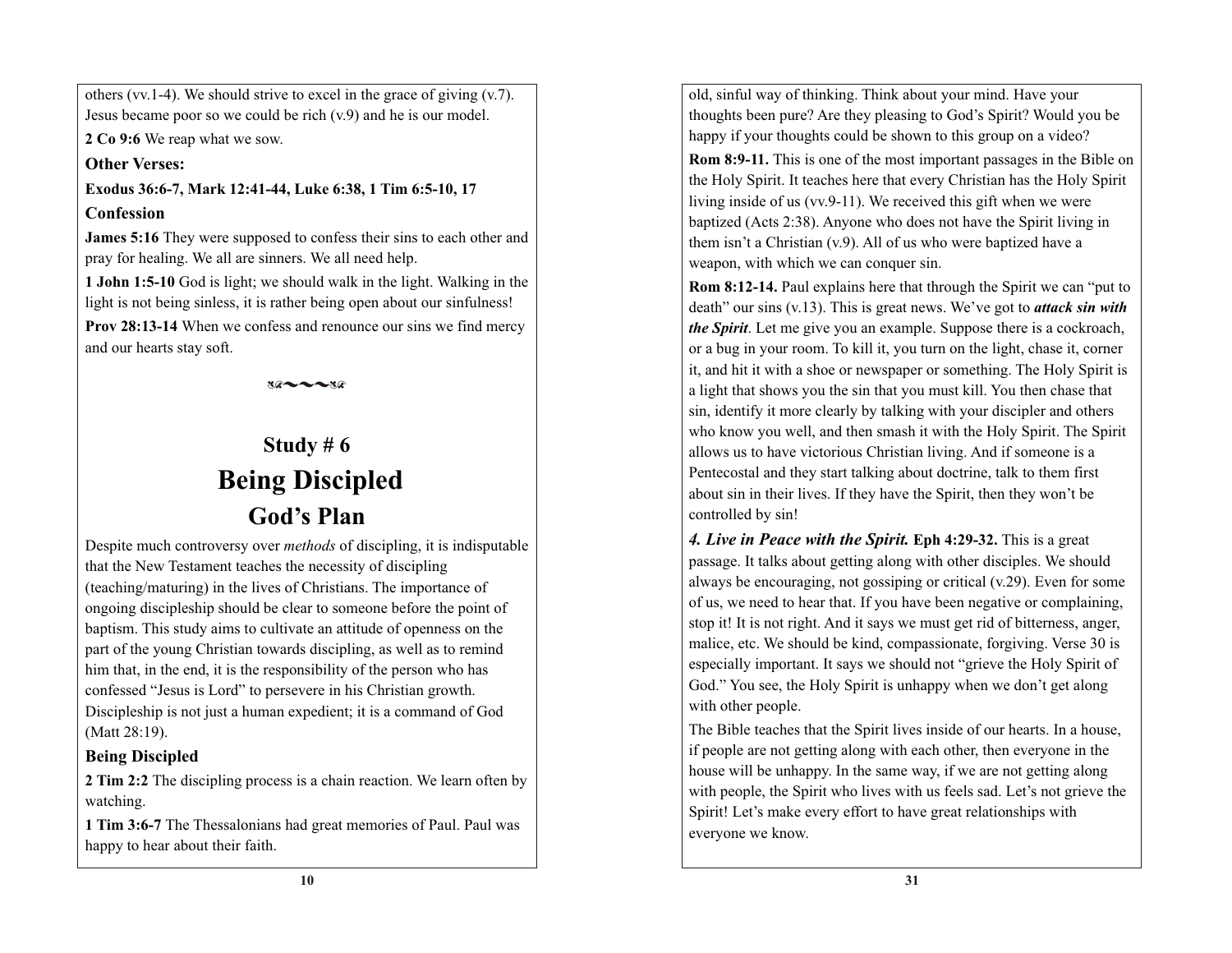lives. If the sinful nature is winning, then we will be committing some of the sins in verses 19-21, and we will go to hell. But if God's Spirit is winning, our lives will be full of love, joy, peace, patience, kindness, goodness, faithfulness, gentleness, and self-control. Think about this list. Does this describe your life? If it doesn't, then you are not letting the Spirit work in your character. Surrender your character to Jesus and let him change you!

Sometimes people talk a lot about the Holy Spirit, yet they forget that the most important thing the Spirit does is to change our lives. If someone is trying to argue about the Spirit, you will quickly see that they don't have the peace, gentleness, kindness, joy, and love that vv.22-24 talk about. If they really had the Spirit in their lives, they wouldn't want to argue!

*2. Evangelize Through the Spirit.* **Acts 8:26-30.** In v.26, we see an angel directing Philip to a particular road. This angel sent Philip there to evangelize. And he saw a man going on the road, sitting in a chariot. Verse 29 says that the Holy Spirit told Philip to go near the chariot. Philip ran up the the chariot (v.30), and this guy was totally open! I really believe that when you go out to preach, the Holy Spirit will point out the open people to you if you pray and listen. Have you ever had a time when you were evangelizing, or just riding a bus or waiting for a bus, when you **knew** you had to invite someone? Let me give you a challenge. When your heart is telling you, "Invite that guy" or "Talk to that woman", then do it! That is the Holy Spirit prompting you! The Holy Spirit loves to preach God's word. **1 Thess 5:19** warns us not to put out the Spirit's fire. The Holy Spirit is burning inside of you. It wants to evangelize! Be sure to fan it into flame!

*3. Attack Sin with the Spirit.* **Rom 8:1-4.** It says here that there is NO CONDEMNATION for us as Christians, because God's Spirit has set us free from the law of sin and death. The first key to overcoming sin is to realise that *YOU CAN CHANGE*. God is with you! You don't have to sin anymore! Let's continue reading... **Rom 8:5-8.** When we are not disciples, our minds are set on sin. But when we become disciples, we change our minds and set them to what the Spirit desires. It is like a TV set. Before we are disciples, it is on a dirty channel with violence, selfishness, and sex. But when we get baptized, we change channels! Unfortunately, sometimes we accidentally switch back to the The discipling experience for all concerned should be building great memories in Christ.

**Col 1:28-2:1** The goal of discipling is maturity / completeness / perfection. There can be difficulties in any Relationship that is challenging, but challenges are made in love (we should realize this).

**1 Co 11:1** Follow the example of the one discipling you. He/she is NOT perfect. But you can learn. Follow in so far as he/she follows Christ.

**Prov 10:17** We should be open to correction. If you have the wrong attitude about it, you lead others astray.

**Prov 11:14** Ask for advice. Many advisors make victory sure. Different perspectives help us think of things we may have overlooked. Advice is not the word of God, but it surely is helpful.

**Prov 15:12** Cherish challenge. Initiate with the one who is discipling you.

**Luke 6:39-40** The end result: you will become like your teacher, making his good points part of your own life and character.

#### **Discipling Yourself**

**1 Tim 4:7-8** Paul encouraged Timothy to "train himself" to be godly. **Heb 5:11-14** We should not be slow to learn. By constant use (habit) we train ourselves. Ultimately you and I are the ones responsible for how we do spiritually. We cannot blame others.

### **Practicals**

**Arrange a regular time to meet together. Strive for daily contact (one way or another). Be sure to have fun and make memories.**

 $82 - 182$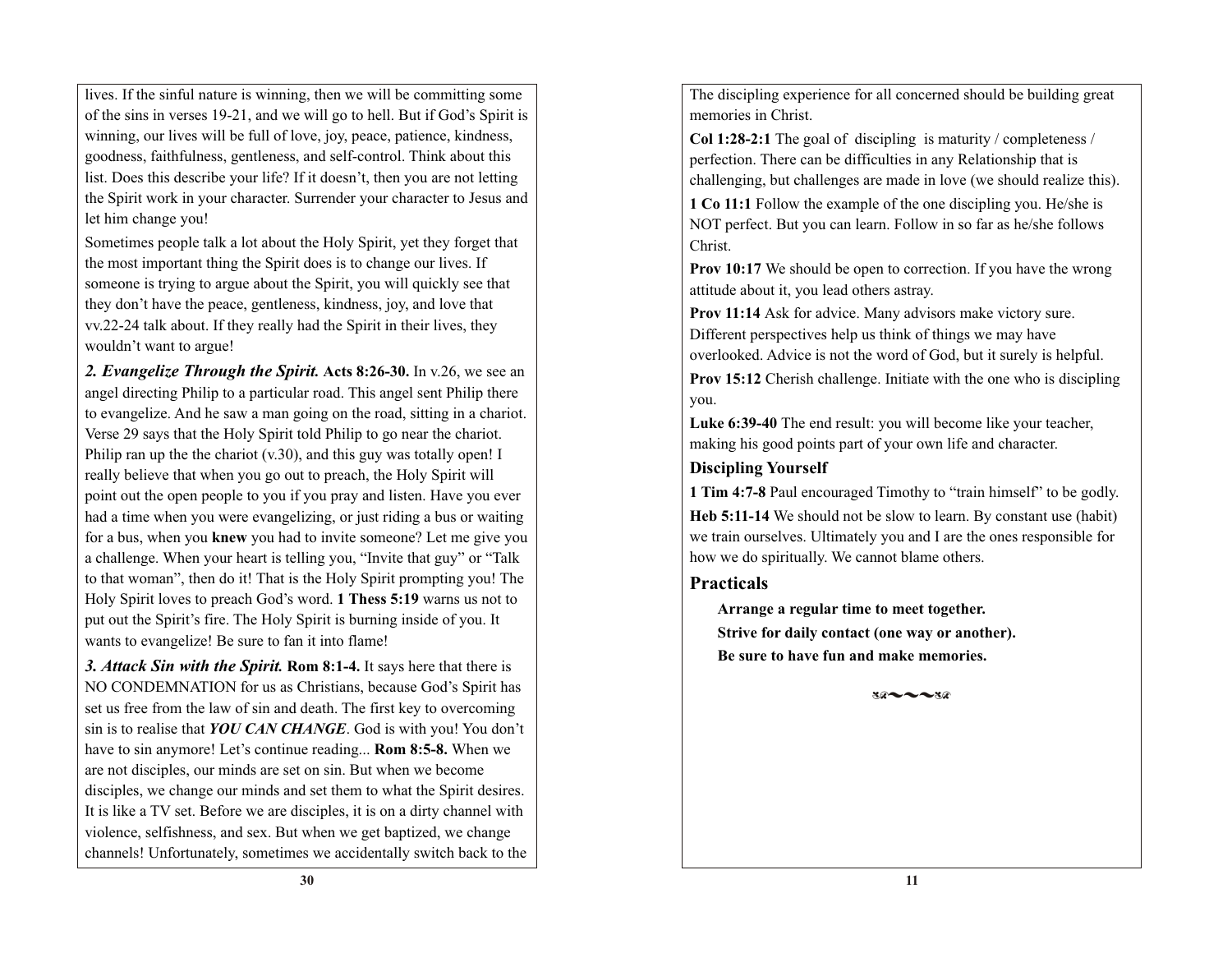# **Study # 7**

# **The Heart**

The Bible speaks of the heart as the governing center of the whole man—intellectual, physical, and psychological. Thus a man's heart makes him what he is and gives rise to all his thoughts and actions. It is imperative that a young disciple be taught to guard his heart, to keep it sensitive and open to God's word.

#### **Introduction**

**1 Sa 16:7** God looks at the heart.

### **What Are Problems of the Heart?**

**Jer 17:9 Deceitfulness:** in the sense of feelings and impulses. Our feelings and emotions can fool us. The heart may not discern the truth or desire what is best for us.

**Mark 7:21-23 Sinfulness:** the heart is the source of sin as well as of evil desires.

**Heb 3:12-13 Hardening:** hearts can become hard, become unbelieving and turn away from God.

**Amos 6:1-6 Complacency:** We feel secure and confident about ourselves, consumed with our daily lives. We live materialistic lives (vv.2-5). We do not grieve over the ruin of others (v.6), the lostness of the world.

**Ezek 16:49-50** Sodom and Gomorrah were not condemned for homosexuality, but rather apathy! They just

did not care. This is the greatest danger facing the church today.

## **What Is the Remedy?**

**Jer 29:11-13** Seek God with all our heart. This verse is for nonbelievers and Christians!

**Ps 51:17** Cultivate a penitent, contrite heart, which responds quickly to God's word.

**Ps 119:8-11** Hide God's word in your heart—memorize the Scriptures that apply to your needs.

**Prov 3:5-6** Trust in the Lord with all your heart.

**1 Thess 5:11** Encourage one another and build each other up—stay in close touch with other Christians.

*5*· *Adopted by the Spirit.* **Rom 8:15-16.** This verse explains that the Spirit inside of us makes us God's adopted children. We do not need to be slaves to fear. We are God's sons and daughters, and we can call him, "daddy", or "Abba". We need to approach God with a childlike dependence and trust and faithfulness in our prayers.

*6*· *You Can Be Filled with the Spirit.* **Acts 4:24-31.** Here the government was persecuting the disciples. Q: Did they get fearful? [No.] What did they do? [They prayed for boldness!] And what happened? [Verses 30-31 say that the room where they prayed shook, and they all were filled with the Spirit and evangelized boldly!] Our prayers need to make us bold and courageous! You may start out down and discouraged, but your prayers need to change you and fill you with God's Spirit! We need to believe that God can fill us with spiritual power!

*Conclusion:* These four ideas spell **PRAY**. In conclusion, I want to give us all a simple assignment. In the next week, let's all have AWESOME quiet times of prayer and Bible study, relying on the Spirit!

 $X\mathbb{R}\sim\sim X\mathbb{R}$ 

# **Study #16 Understanding the Holy Spirit - 2 Christian Living**

This study shows how we can use the Holy Spirit to have victorious lives as Christians. There are 4 keys.

*1. Recognise the Struggle.* **Gal 5:16-24.** In verses 16-18 we see that our sinful nature wants one thing, and God's Spirit wants another. There is a battle going on inside of our hearts. Have you ever felt that battle going on inside of your heart? Was there ever a time you were struggling, trying to decide whether or not to give in to a sin? The first step to pure living is to *RECOGNIZE* the spiritual struggle between the Spirit and the sinful nature. Let us allow the Spirit win in our lives. Verses 19-24 show us how we can know if the Spirit is winning in our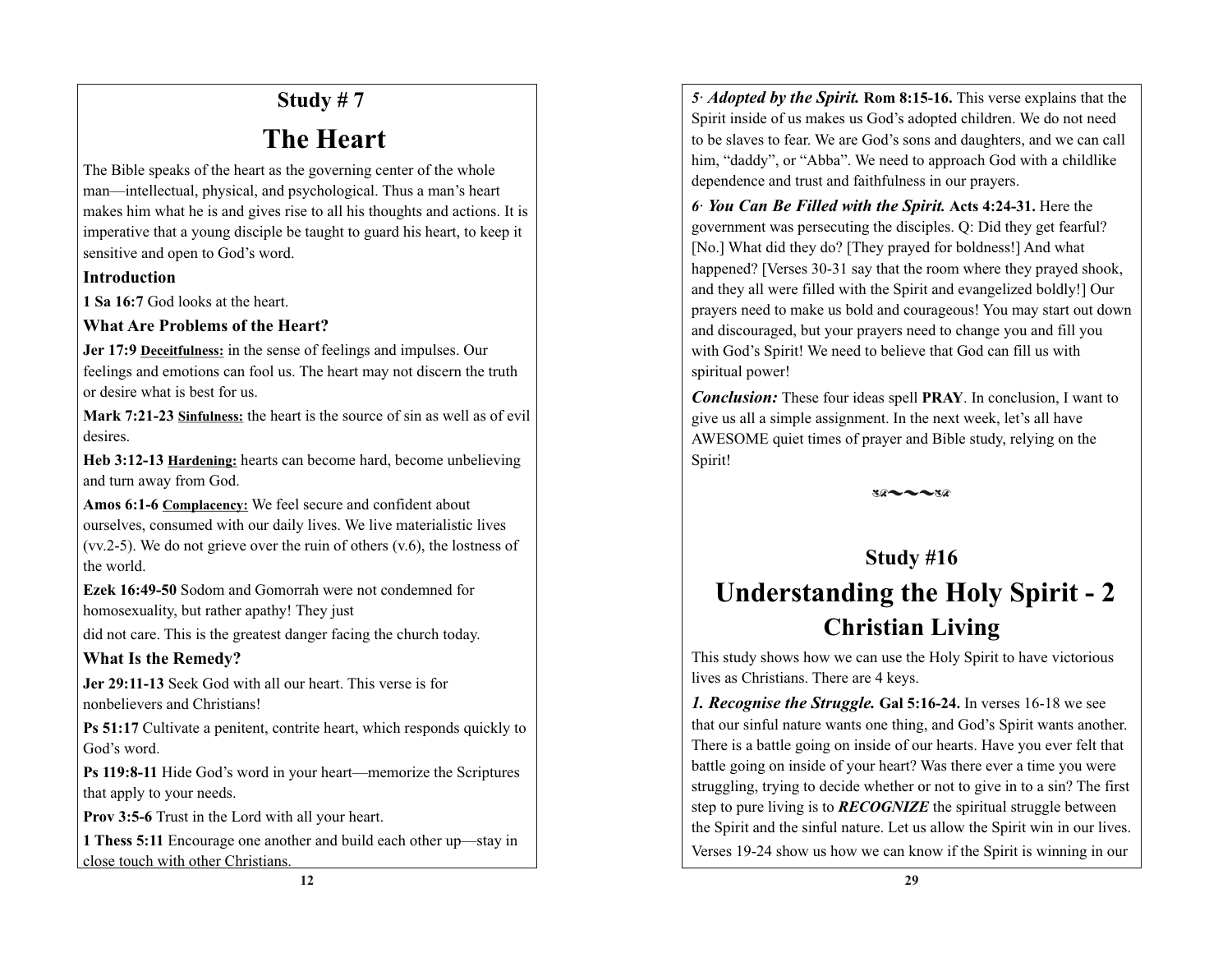Some people confuse their feelings with the Holy Spirit. This is a big mistake.

*2. Pray in the Spirit.* The Bible repeatedly advises us to "pray in the Spirit" (Jude :20). This point will explain how to pray in the Holy Spirit. Let's turn to Ephesians. **Eph 6:17-19.** Verse 18 tells us to pray in the Spirit on all occasions with all kinds of prayers and requests. Prayer is not just us giving a list of requests to God. It is us having a relationship with God. It is God's Spirit in us talking to God the Father in heaven. Think about your prayers. Are they a ritual, or are they a personal time with the living God? There are a few practical keys to having great, powerful, spiritual prayers. One of these keys is in verse 19. We have to always be alert. Sleepy prayers are dead prayers.

Another one of these keys is in verse 17. We must grab the sword of the Spirit, the Bible, when we pray. The Bible is full of great examples of prayers that we can learn from. There are many great prayers in the Bible? A few examples: Neh 1:4-10, 1 Kings 8, Daniel 9, 1 Chronicles 29:10ff, 2 Sa 7:18ff, the Psalms, Luke 1:46ff, 68ff. One thing you can do is to pray through a few verses of the Bible. Let's do that now! Pray through Ephesians 6:21-24, reading each verse, and then praying about that verse. Let me give you a few other keys to PRAYING in the SPIRIT.

*3***·** *Power from the Spirit***. Eph 3:16-21.** Here Paul prayed that God would use his Spirit to strengthen them with power, so that Christ could live inside of them (vv. 16-17). Paul wanted them to know how much God loved them (vv. 18-19). Praying about Jesus and his love will help you to get closer to God. Paul also wanted them to realise that God can do MORE than we ask or imagine. The next time you pray, remember that *CHRIST is in you*. Remember that *God loves you*. And remember that *God is very powerful*.

*4*· *Rely on the Spirit.* **Rom 8:26-27.** Sometimes we don't know what to pray, but God's Spirit helps us. He intercedes with God to tell God what we need. Jesus said in Matthew 6 that our "Father knows what you need before you ask him." Sometimes we lack faith in our prayers because our words are simple and not impressive. That does not matter. God is looking for you to do your best. He will hear even the simplest, most humble prayers.

Prevent hardening of your heart through daily encouragement, as Hebrews 3:12-13 says.

#### **Conclusion**

**Prov 4:23** Above all else, guard your heart! It is the source of our spiritual life. It is more important

than our jobs, our families, our reputation, anything! Be careful about making decisions that seem to be good for certain areas of our lives but might damage our hearts spiritually.

#### **Other Scriptures**

**Gen 6:5-6** Man's heart was sinful, God's heart was filled with pain because of our sins.

**2 Chr 16:9** God's eyes are looking for hearts fully committed to him.

**Ps 51:10** David prayed that God would give him a pure heart.

**Prov 14:12** We may think our way is right, but in the end it leads to death.

**Prov 28:26** It is foolish to trust ourselves alone.

**Ezek 18:31** God wanted them to get a new heart and a new spirit.

**1 Jn 3:19-20** Sometimes our hearts make us feel guilty, but God still loves us.

### **Practicals**

**Pray for a pure heart.**

**Confess sins and be humble.**

**Write out and memorize Bible verses which pertain to your heart.**

 $XG \sim 1.8$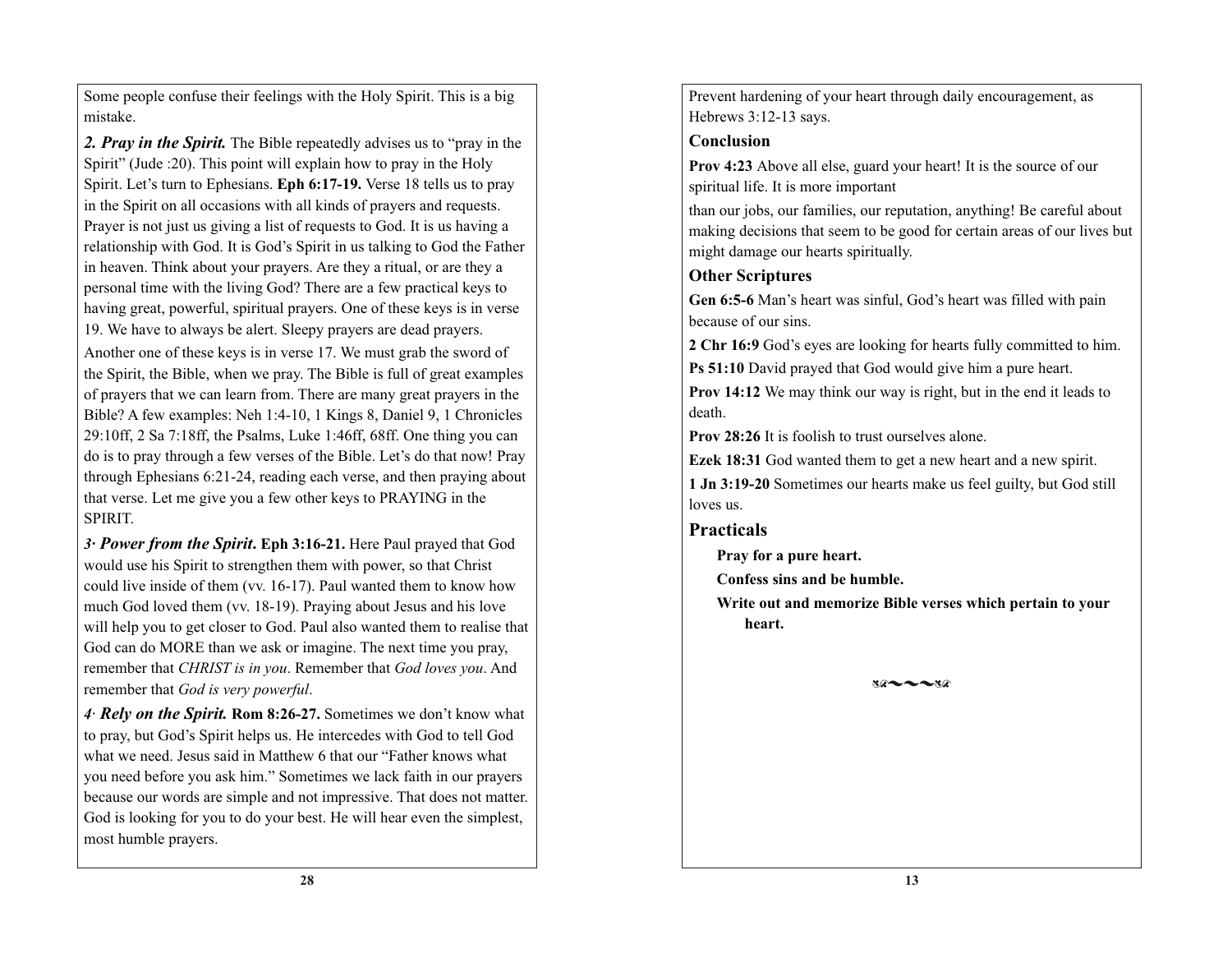# **Study # 8 Disciplined Godly Living**

How many of us have had great dreams of how God was going to use us, how he would mold us into what he wanted us to be, but those dreams didn't come true? When the going got rough and painful, we resisted and even moved away from God. Few of us are naturally disciplined—it is something which must be learned. Without it how will we take the gospel into all of India? Discipline is something God wants each of us to have.

#### **Introduction**

**1 Cor 9:24-27** Run in such a way as to get the prize (v.24). Paul disciplined himself because he had a purpose in his life. As we noted in an earlier study, we should train ourselves to be godly (1 Tim 4:7-8).

### **Diligent to the End**

**Heb 6:9-12** God is just. He remembers our work and love (v.10). He wants us to be diligent (not lazy) to the end.

**Prov 12:1** Love of discipline is a love of knowledge. Hating correction is stupid!

**Prov 24:30-34** We should not let things slip in our lives—our homes, work, families need consistent care.

**Prov 26:13-16** The sluggard is always making excuses why he can't be bold  $(v.13)$ , get up  $(v.14)$ , finish what he starts  $(v.15)$ . He won't listen to others  $(v.16)$ .

#### **Doers of the Word**

**Js 1:22-25** The word of God is practical. We shouldn't just hear it. We should live it.

**1 Th 4:11-12** Our daily lives should be respectable—we should be constructive members of our societies, workplaces, communities. Hard-working people win the respect of others.

We should not be financially dependent on others—be careful about debt especially.

**2 Th 3:6-13** Paul worked night and day (v.8) to be a model to them (v.9). We should be sure to have a regular paying job, and also to live within our means—spend less than you earn.

wisdom (v.7). People don't understand the wisdom of God today. And they did not understand it in the time of Jesus, either—they killed God's Son (v.8). Verses 9-10 say that no one has seen, heard, or understood what God has prepared for us. Heaven is so awesome, and God is so great, that we can't even understand it. Yet God has revealed himself to us through his Spirit (v.10). The Spirit wrote the Bible, and the Spirit lives in us, so we can understand what is in the Bible (v.12). In a family, the people understand each other without talking, because they've lived together for so long. Q: Have you ever understood something before the other person said it? Do you sometimes know what the other people you live with are going to say? It is the same way with the Spirit. God has given us the mind of Christ  $(v.16)$ , so that we can understand the Bible. Yet many of us read the Bible without understanding it. That is because we're not letting the Spirit inside of us work to give us insight.

Let me give you some practical advice. Every day, before reading the Bible, ask God to give you insight and understanding through the Spirit. And be sure to be fired up about reading the Bible! If we don't read the Bible, the Holy Spirit who lives inside of us will get lonely. The Spirit inside of us longs to have a relationship with God! So let us *stay in the Spirit* by reading daily!

**Being Led By the Spirit***.* How does the Holy Spirit lead us?

**Gal 5:16-25.** Here Paul talks about the acts of the sinful nature and the fruits of the Spirit. Notice that in v.18, he says that being led by the Spirit means that we are not legalistic. And in v.25, he tells us to keep in step with the Holy Spirit. The question we must ask ourselves is this: "Am I walking in the footsteps of the Holy Spirit? Am I doing what the Holy Spirit would do? Or am I doing what my sinful nature wants me to do?" **Rom 8:12-14.** Here we clearly see that being led by the Spirit means putting sin to death in our daily lives.

The Holy Spirit leads us through the Word of God. **Ps 143:10.** Here the Psalmist asks God to teach him to do God's will. He asks God that the Spirit should lead him on level ground. When we're led by the Spirit, we are on a path of righteousness, not sin. Going by feelings can lead us astray: **Jer 17:9.** Here we see that the heart is deceitful above all things. The way we feel is not necessarily the way of righteousness.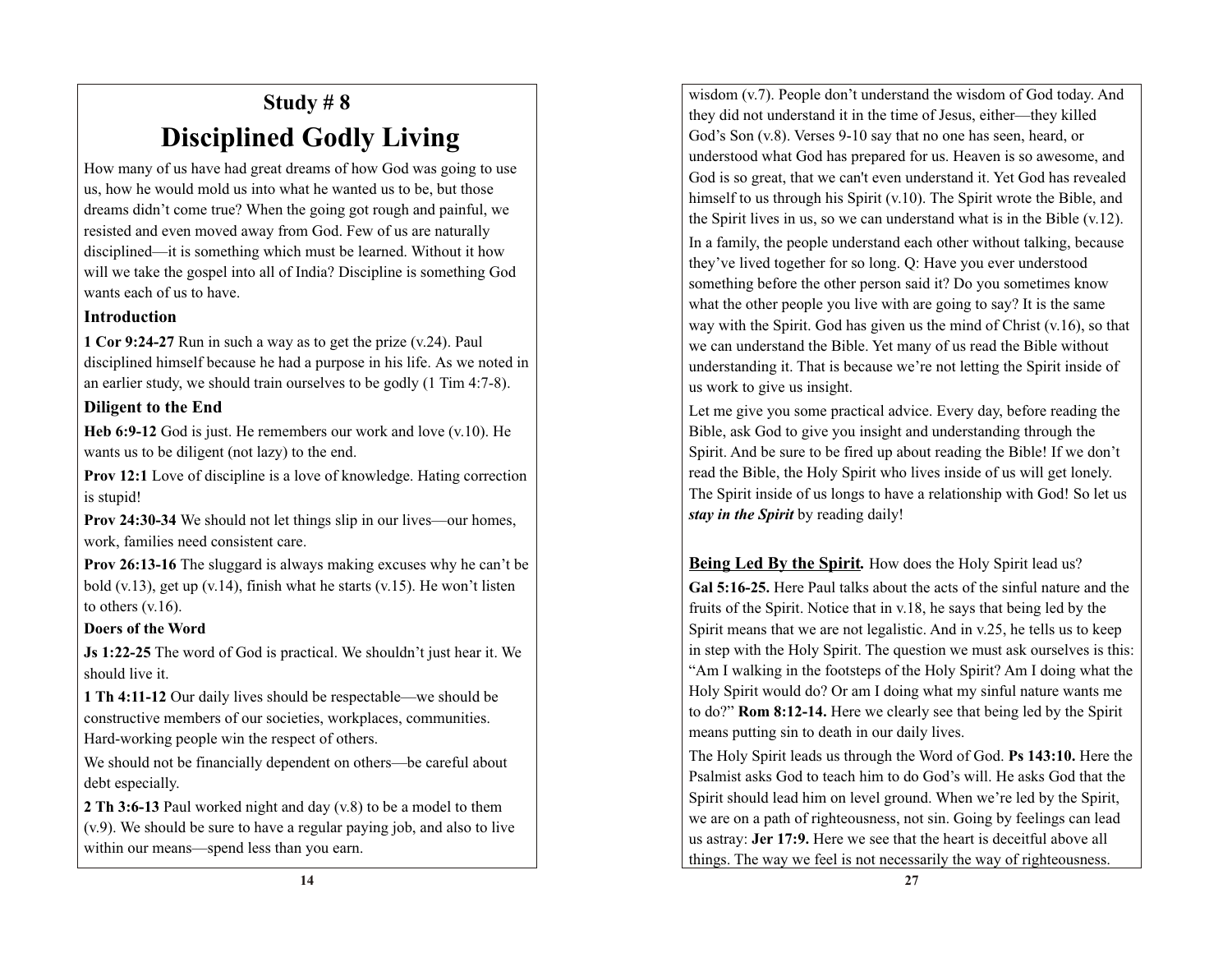*5) Conviction about Lostness.* **Luke 18:9-14.** The Pharisee was religious. He prayed, fasted, gave to God 10% of his income. But he was proud of himself. He did not see his need for God. The tax collector, on the other hand, knew he was lost. He knew he needed help.

We must keep our conviction about lostness. This starts with us. We must remember that we were once lost but Jesus found us. We were "dead in our transgressions and sins" (Eph 2:1). We were separate from Christ and lost (Eph 2:12).

**2 Pet 1:5-9.** We should be growing in many areas of our lives. If we are not growing, we have lost our gratitude for our salvation (v.9). We must also remember that the world is lost. That is why Jesus came. People need Jesus.

*Challenge:* Today we have seen how Jesus is truly a man of conviction. To be a Christian is not just to come to meetings or call yourself a Christian. It is to be a person who truly believes in something. It is to be part of God's movement to save people in our generation. Are you a person of conviction? This week, do something that tests your conviction. Kindly but firmly stand up to a family member or friend who opposes your faith. Invite people you normally are afraid of asking. Quit some sin or bad habit forever.

**DO SOMETHING** purely out of conviction.



## **Study #15**

# **Understanding the Holy Spirit - 1 Quiet Times**

As Christians, each one of us has the Holy Spirit living inside of us. And yet so many of us do not really understand what the Holy Spirit is and how it can help us. Tonight, we begin a 3-part series to help you to understand this great gift God has given us. This study expands on the Holy Spirit study in the regular studies.

*1. Stay in the Spirit.* **2 Pet 1:19-21.** According to this, the Bible was written by the inspiration of the Holy Spirit. Men wrote it down, but God's Spirit inspired it. **1 Cor 2:6-16.** Here Paul speaks of God's

#### **Discipline**

**Heb 12:11-12** No discipline seems pleasant at the time, but it yields a better life. A life that counts.

**2 Tim 2:4-6** The hardworking farmer gets the first share of the crops.

#### **Practicals**

**Make a timetable of how you use your time. Set some personal goals.**

**Spend time with a disciplined person and learn from him/her. Decide to become a punctual person by leaving earlier than you used to for all appointments.**

 $X\mathbb{R}\sim\sim X\mathbb{R}$ 

## **Study # 9**

# **Evangelism, Boldness And Tact**

When it comes to evangelism, it is rare to see a young Christian who has both boldness and tact. People usually go to one extreme or the other: they are so tactful that they say little, if anything; or they are so bold that no one listens due to their insensitivity. Boldness comes through prayer; tact comes through careful observation of others who are sensitive. Fear can prevent us from growing in our boldness and our tact, and from being the "city on a hill" and "salt of the earth" that Jesus desires.

### **Evangelism**

**2 Co 5:10-21** Because we know and fear God, we try to persuade others. We are moved by Christ's love for us (vv. 14-15), we are new creations. We are Christ's ambassadors and God has given to us the ministry of reconciliation. Evangelism is not an option—it is our mission from God.

**Phimn :6** Our understanding and appreciation of God will grow as we are active in sharing our faith!

**Acts 8:1-4** The early Christians—everyone who was scattered in the persecution—were evangelistic.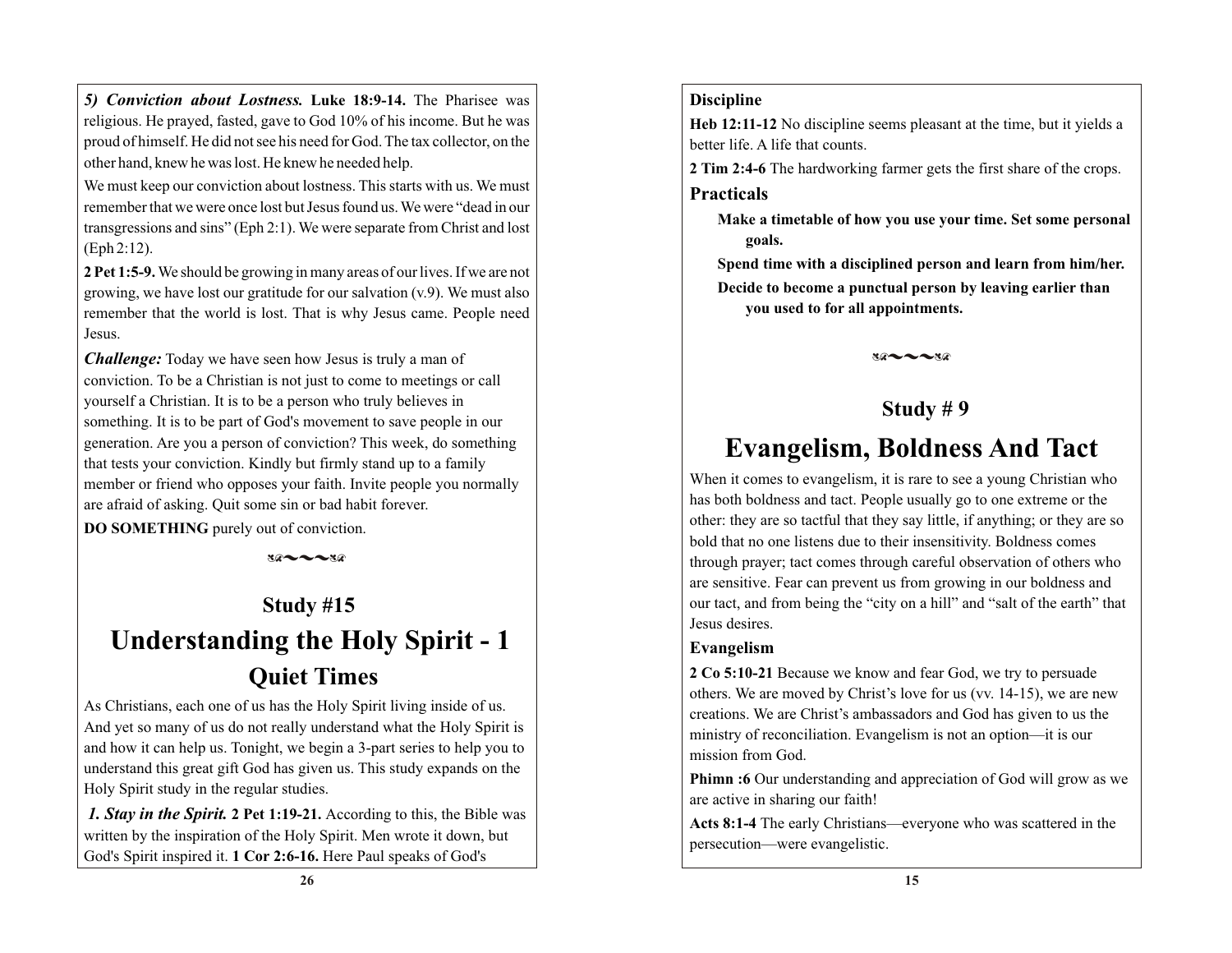**Luke 10:1-2** Jesus sent them out two by two—he understood that when we evangelize together, we can encourage each other as we go. This is a good example for us as well.

#### **Boldness**

**Rom 1:16-17** The gospel is nothing to be ashamed of because it has the power to save men.

**Luke 9:23-26** If we are ashamed of Jesus and his words, he will be ashamed of us.

**Acts 4:29-31** These disciples were under heavy persecution. They did not pray for the persecution to end. They prayed that they might be bold, and God answered them. We must pray!

### **Tact**

**Matt 10:16** Jesus taught his disciples that they needed to be innocent as well as shrewd.

#### **Negatives to Avoid:**

**Prov 12:18** Reckless words—they pierce like a sword.

**Prov 25:17** Seldom set foot in your neighbor's house—too much contact and people avoid you.

**Prov 27:14** A positive thing (a blessing) is a negative thing if done at the wrong time. Don't be too aggressive; be sensitive to people's schedules. Some with BPO jobs sleep in the day, try not to wake them up when you are doing your follow-ups!

**Matt 7:6** Don't cast pearls to pigs—a pig cannot appreciate a pearl. Don't waste your time with People who are not interested.

**2 Tim 2:23-26** Avoid arguments. Religious people love to argue.

### **Positives to Embrace:**

**1 Co 9:20-23** Paul tried to relate to his hearers to win as many as possible. Emphasize what you have in common.

**Titus 2:10** Make the gospel attractive.

**1 Pet 3:15-16** Show gentleness and respect as you answer their doubts and questions.

**Practicals: Set yourself a goal for sharing your faith, and keep it.**

**Work on improving one area of your life in order to make the Gospel more attractive. Evangelize together with someone.**

 $89 - -89$ 

We are called to follow Jesus in Mark 1:14-20, 1 Peter 2:21—to walk in his steps. Our mission is his mission. Even if everyone wants us to do something else, we should have conviction about our mission.

*2) Conviction with Family.* **Mark 3:20-21.** Jesus' own family thought he was out of his mind. They wanted to take charge of him. Our own families may feel this way when we first follow Jesus. When this happens, we should realize that nothing strange is happening. It is normal for families to be divided by the teaching of Jesus.

**Mark 3:31-35.** They came to take him home. Jesus did not go with them—he had strong conviction that his brothers and sisters were his family. Our family needs to understand that though we love them and respect them, Jesus is first in our life, and that also means that being with his followers (the church) will take priority over family issues sometimes. **Matt 10:34-39** Jesus knew that households would be divided because of different opinions about him. In the end true unity is built on love, not on forcing others to accept our beliefs. It may take time for your family to understand your beliefs. Many disciples have had to wait for years before their families really understood the power of their faith. Often you must get married and have children of your own before your parents and extended family will see the huge difference that Jesus makes in our lives.

*3) Conviction against Criticism.* **Mark 5:21-24.** Jesus started to go with Jairus to heal his sick daughter. But then they were interrupted by a bleeding woman who Jesus helped (vv. 25-34).

**Mark 5:34-43.** In v.35 the men said to Jairus, "Give up. Your daughter is dead. Don't bother Jesus anymore." Jesus had an amazing response to this—he ignored them. Though the men laughed at Jesus in v.40, he still healed the girl. It doesn't matter what people say. What matters is what God thinks of us.

*4) Conviction about Sin.* **Mark 11:11,15-18.** Here Jesus went into the temple (v.11) and looked around. There he saw that the temple had been turned into a marketplace. People were selling doves, cattle, etc. to be sacrificed. Jesus was not inspired. He made a whip and drove everyone out! Jesus had strong conviction about sins. Mark 7:20-23 talks about how from the heart come many sins. Often we have conviction about the sins of others and are soft on ourselves and our close friends.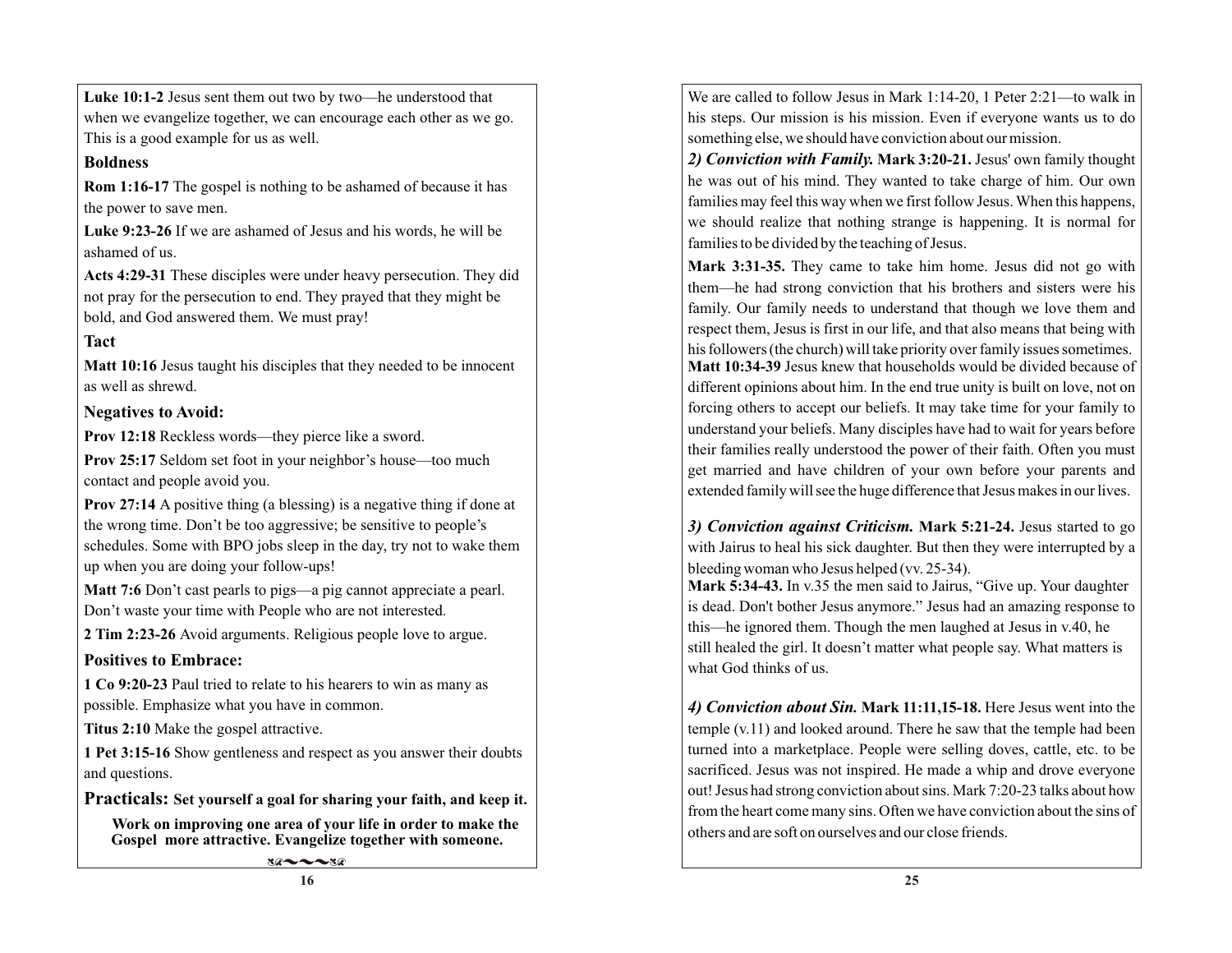#### **Practicals**

**Weekly discipling times with each child to train and bond** t**ogether.**

- **Help them have daily quiet times; pray together in the morning and/or before going to bed.**
- **Commitment to church—get there early, serve, come with Bibles & notebooks.**
- **Commitment to fellowship—hospitality. Attend baptisms and social functions of the church.**
- **Regular family devotionals at least once a week (older kids) and nearly daily for young ones.**
- **Get input from others on your kids; don't undermine the church leaders who help your kids.**
- **Have a system of allowances and rewards for work for the children.**

**Go out evangelizing together.**

 $89 - -89$ 

## **Study # 14**

# **Jesus A Man of Conviction**

Who are some of the most powerful, dynamic men who ever lived? Men like Caesar, Hitler, Gandhi, Churchill, and others. Jesus was a man who had many good qualities: compassion, kindness, concern for the poor, vision, purity, prayer, love for God. But perhaps his strongest quality was his conviction. He really believed in his mission and his Father. Jesus was not concerned about what men thought about him, because "he knew what was in a man" (John 2:25). As Paul wrote in Gal 1:10, "If I were still trying to please men, I would not be a servant of Christ."

*1) Conviction about His Mission.* **Mark 1:35-39.** Very early in the morning Jesus prayed alone (v.35). He did this to get some privacy and pray powerfully. The brothers found him and said, "Everyone is looking for you." (v.37) Jesus response in verse 38 was amazing: "Let us go somewhere else…so I can preach there also. That is why I have come." *He wanted the whole world to know God and be saved through his ministry.* 

# **Study # 10 A Serving Spirit**

When Jesus came to the earth, he came as a servant (Mark 10:45). He is still a servant, since he always lives to intercede for us (Heb 7:25). As we follow "in his steps" (1 Pet 2:21) we also must be servants.

**Matt 20:26-28** Jesus taught his followers that unlike the world, in the kingdom the way up is the way of service, opposite the way of the world. Jesus came to serve, not to be served.

**Phil 2:3-8** We should do nothing out of selfish ambition or vain conceit—instead, consider others better than ourselves, seeing to their needs first (vv.3-4). Jesus' attitude of service and humbling himself is the model for us (v.5).

**Luke 17:7-10** When we have served, our attitude should be that we have only done our duty. We should not wait around for a "thank you"—sometimes we will be overlooked! But God saw.

**Phil 2:14-16** We should do everything without complaining or arguing.

**Col 3:23-24** When we serve, wherever we serve, it should be with all our hearts. We are serving Jesus.

#### **Other Verses:**

**Prov 3:27-28** Don't withhold good from anyone you can help if it is in your power. Do good today!

**John 13:1-17** Jesus was secure in God. He knew who he was and who God was (v.3), so service did not humiliate him. He rushed to do the most menial job (feet-washing). This was an example for his disciples  $-$ and us  $(v.17)$ .

**Eph 6:7-8** Serve with all your heart, Jesus will reward us for all we do. **Phil 4:4-5** Our joy and gentleness should be evident to all—the Lord is near us!

**Gal 6:1-2** We should carry each others' spiritual burdens, careful to not also fall into sin or arrogance.

**Gal 6:10** Whenever there is opportunity we should do good to all people, especially Christians.

**Gal 2:10** We should be eager to remember the poor.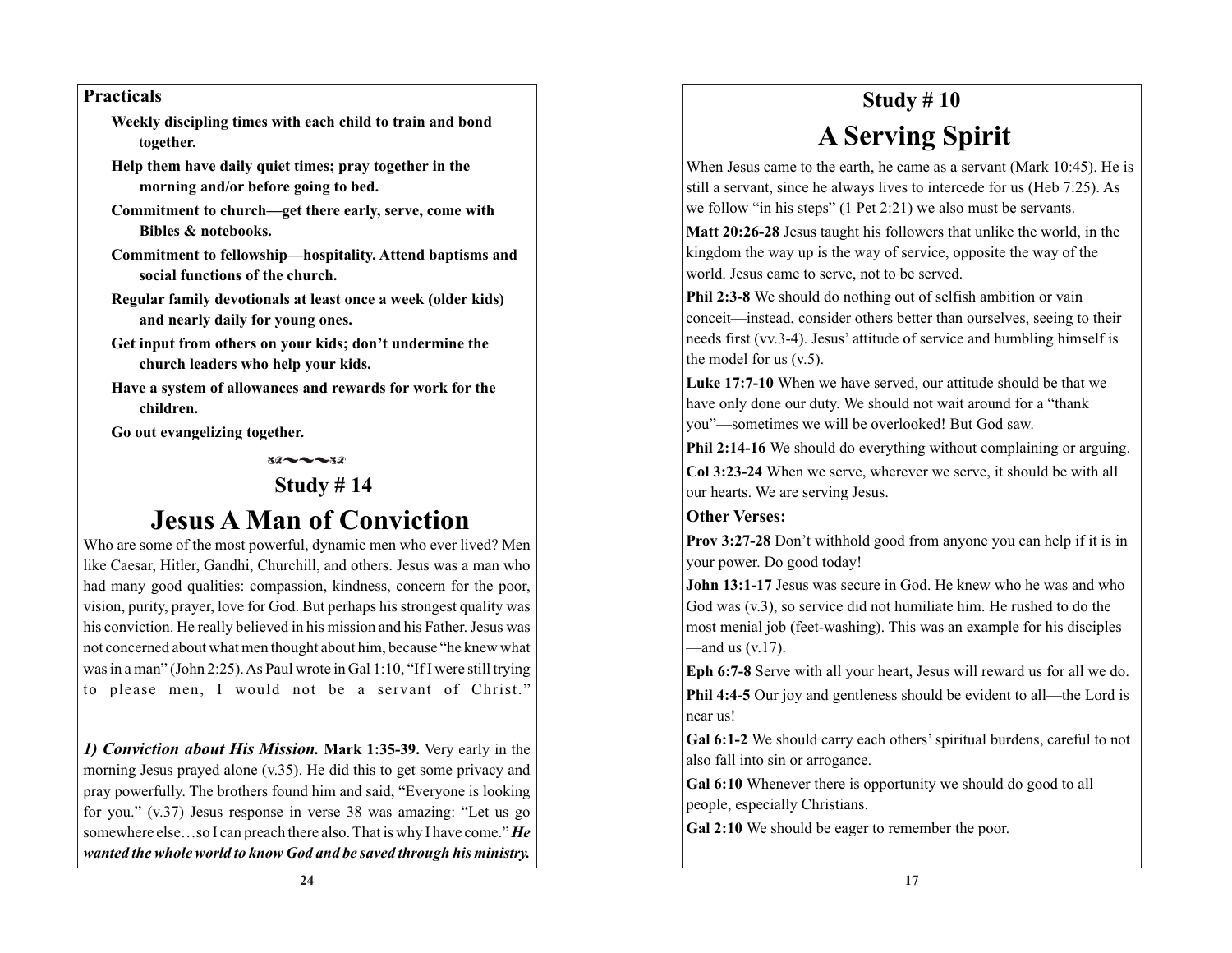#### **Practicals:**

**Learn to serve without being asked. Look for needs —Ushering, kids' kingdom, singing, babysitting.**

**When asked to help in a particular way, be responsible —keep your word, be punctual, do a great job!**

**HOPE** *foundation* **is the church's NGO to help the poor. Talk to a HOPE worker and spend some time as a volunteer helping the poor in your city with your fellow disciples.**

 $88 - -38$ 

## **Study # 11**

# **Single Christian Living**

#### **Absolute Purity**

**1 Tim 5:1-2** Brothers are to treat younger women as sisters, with "absolute purity."

> **Gen 39:6-12** Joseph was a handsome man. His master's wife was offering him sexual pleasure, but even though he was single, he had some deep convictions. How did Joseph react? HE RAN AWAY. Things to remember:

- Never be alone in the company of a single man/woman.
- Avoid sinful thoughts.  $\bullet$
- See lust and immorality are sins against God himself.

**Eph 6:10-18** We can win the battle of purity if we wear the helmet of salvation and use the sword of the

Spirit, which is the word of God. The battle for purity is a spiritual battle against Satan. **It starts with us having strong quiet times.**

**1 Jn 1:8-10 As a single openness is so important. Satan lies to us by saying that if you confess, they'll look down on you, you won't be accepted. But God expects us to confess, be open, and be free from** 

prayer about problems, memorizing Scriptures should all be normal activities for our families.

#### **Parenting**

**Hos 11:1-4** Children need love. God was not an absent father—he taught Ephraim to walk (v.3).

He led his children with "cords of human kindness"  $(v.4)$ —we should not be harsh as fathers with our kids (Eph 6:4). There should be great affection in our homes.

**Prov 15:17** Better a meal of vegetables with love than a fatted calf with hatred.

Many fathers think that our children need us to make money and "provide for the family."

They need us, our time, more than they need the things that extra money can buy.

**Col 3:21** Don't embitter your children—they need encouragement, not discouragement. Too much correction can really discourage people.

### **Discipline**

**Prov 23:13-14** It is the loving thing to do.

**Prov 22:15** God commands it. It drives folly out of the heart of the child.

**Prov 29** In v. 15, 17, 19 and 21 we see God repeating his emphasis on discipline.

Pampering doesn't work (v.21). Words alone don't work (v.19). Hardline discipline produces wisdom in the child, peace and delight in the parents (v. 15,17).

**Prov 13:1** A wise son heeds his father's instruction/discipline. The father should lead in the disciplining of the children. The husband/wife must communicate in private and agree on standards and consequences so that the children will not divide/conquer their parents!

Never argue in front of the children about how to discipline them—be united.

### **Training**

**Prov 22:6** Train a child at the right time and when they are old they will not turn from it.

\* Respect \* Speech \* Warmth/kindness \* Tidiness \* Manners \* Moods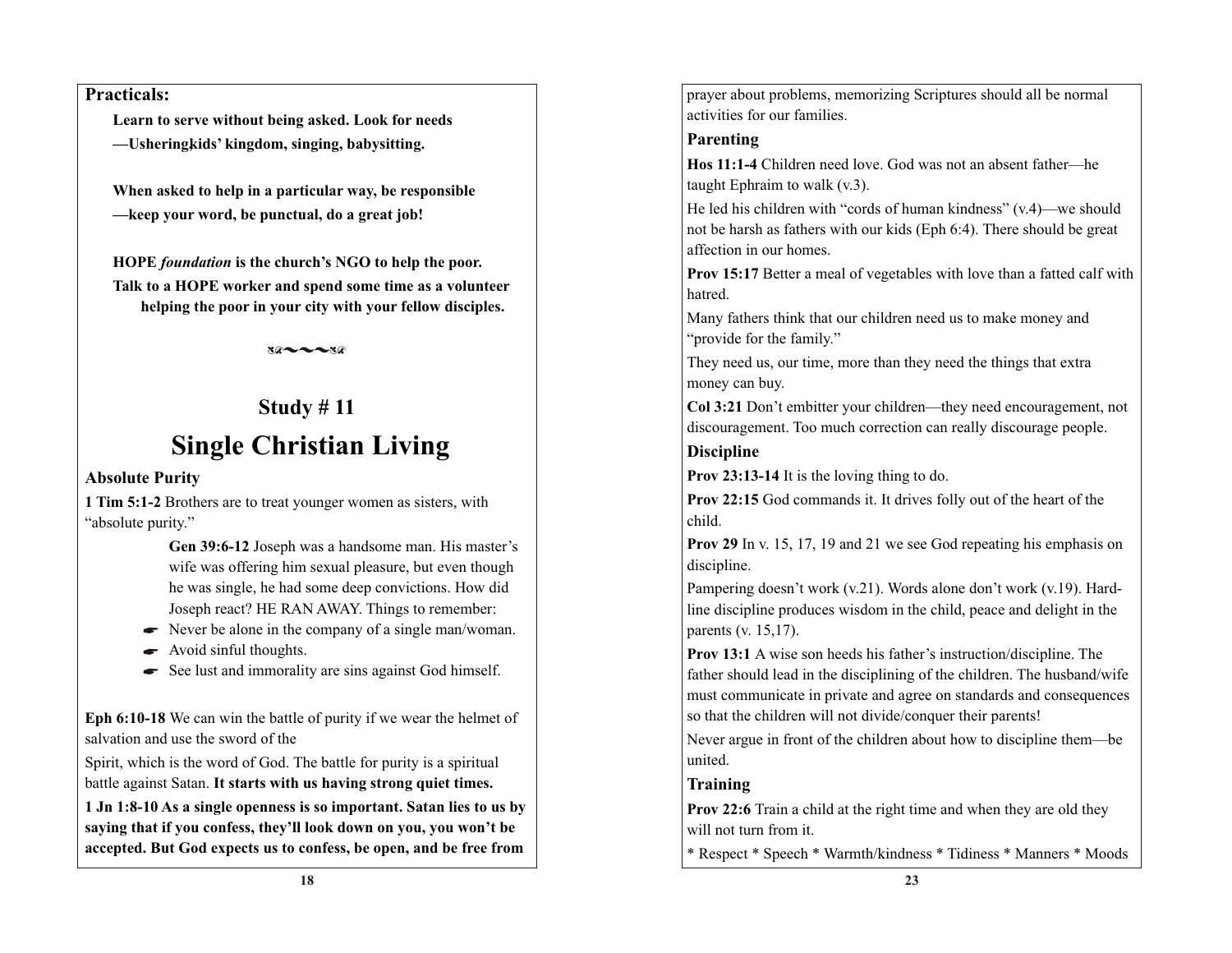By our own hands we might tear each other apart.

**Prov 13:10** Pride only breeds quarrels, wisdom is found in those who take advice.

#### **Romance.**

**1 Cor 7:5** Don't deprive each other physically.

**Song of Songs** Remember the special touches that keep romance alive (cards, flowers, presents…)

### **Practicals**

**Pray together daily.**

**Evangelize together—including hospitality.**

**Share quiet times together from time to time.**

**Spend regular time alone together to communicate.**

**Study Song of Songs.**

**Have regular discipling times with other couples.**

 $89 - -289$ 

# **Study # 13**

# **Christian Parenting**

The family is where Christian principles can produce amazing results over a period of time. It is a light to the world—it is a light to our families who may have doubted our faith at the beginning. The family following God's word is a happy, communicative, warm, loving, committed, and fruitful family.

## **Spiritual Focus**

**Eph 6:1-4** Jesus expects children and parents to be "in the Lord."

**Deut 4:9** Teach your children about the things you have experienced in Christ, and to their children!

**Deut 6:1-7** In the law they were expected to love God with all their hearts, and to "impress them on your children" (v.7).

They were to talk about them at home, at night, in the morning, and on the road! Practically this means that the Bible needs to be a part of our family life. Regular family devotionals, quiet times with our children,

**sin and guilt. Is there anything you need to confess?**

**Pr 28:13-14** Hidden sins hinder our spiritual growth in Christian life. **Ps 32:3-5** We cannot be joyful and fired-up for Christ, if we cover up our sins. It only saps our energy.

### **Total Devotion**

**1 Cor 7:29-35** We must remember that both Paul and Jesus were single and had an incredible impact. Jesus taught that some people may have the gift of being able to stay single and be "eunuchs for the kingdom" (Matt 19:12). A single can be totally devoted to God (v.32), whereas a married person has other commitments that can distract them. It is much better to be a fired-up single than to be trapped in a marriage to an unspiritual spouse.

## **God's Plan for Marriage**

**Gen 2:18, 24** God said, "it is not good for the man to be alone" so he made a helper "suitable" for him.

God made women and men to complement each others' needs. They are to leave their father and mother and be united to each other. Many marriages in this world are spoiled because the husband or the wife never really leaves his/her parents. The parents then try to change

their son's wife (or daughter's husband) in a way that makes everyone unhappy. When disciples get married both husband and wife leave their own parents to start a new life.

**Prov 18:22** If we get married we find something good and receive blessing from God.

**Ezra 10:1-2** During a time of revival the Israelites realized they had been unfaithful to God by marrying foreigners from outside God's people.

**Neh 13:23-27** Nehemiah had great conviction that we must marry inside the faith (v.25). He noted that Solomon, king of Israel, had sinned in this way (v.26).

**1 Cor 7:39** When a Christian woman's husband dies, she can remarry—but he must belong to the Lord.

**2 Cor 6:14-18** The Bible warns about being yoked or "mismated" with unbelievers. A yoke ties two oxen together. A commitment like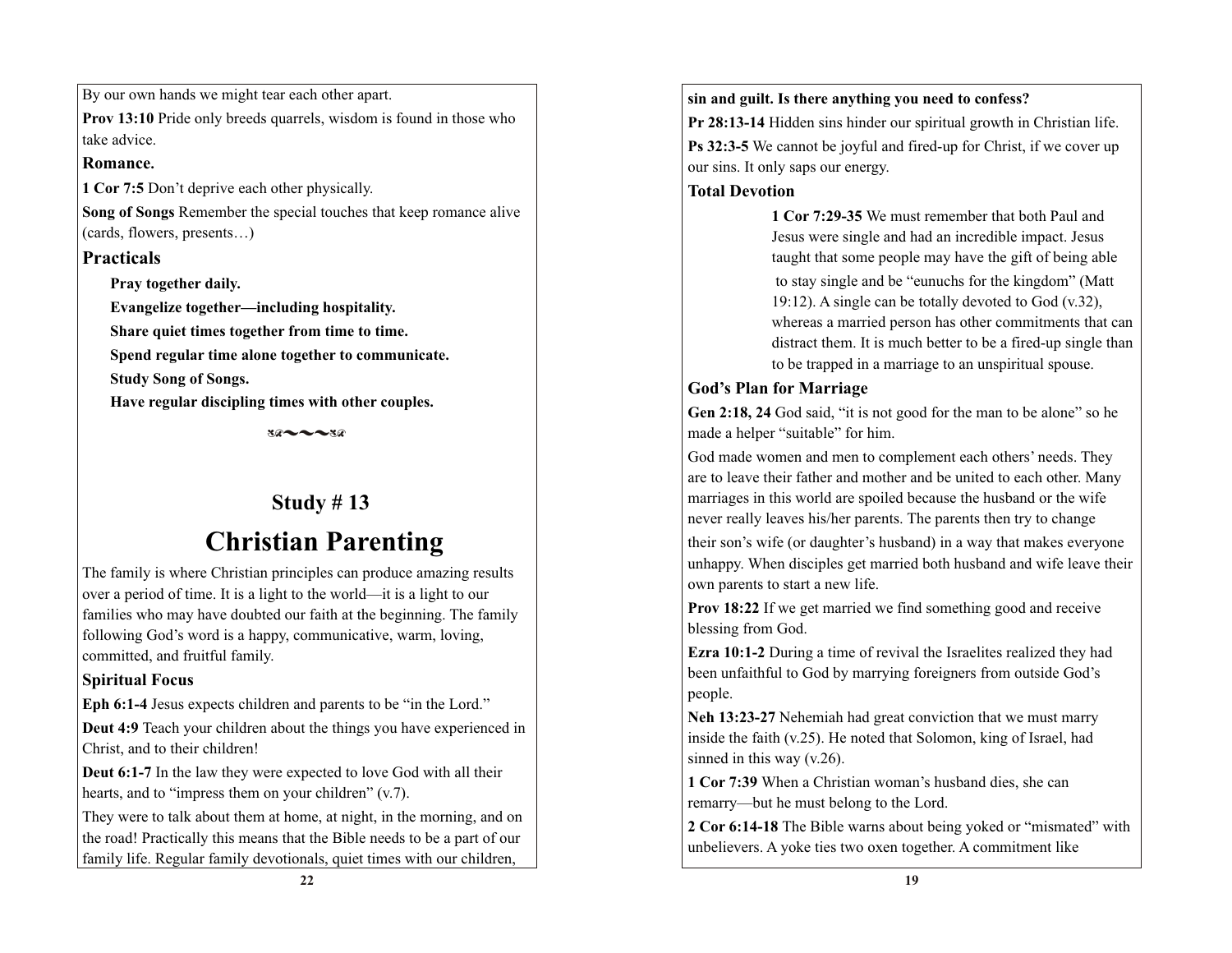marriage ties us together for life. If one of us is a totally committed disciple, whose dream is to sacrifice to build the kingdom, who wants to live by the Bible, get discipling, and change the world, while the other has a different set of dreams, the marriage is doomed to trouble. This can even be true when one is a "believer" who does not practice the Bible day-to-day. The lifestyle of a disciple is one that creates great pressure on anyone living with the disciple who is not living the same kind of life of purity, sacrifice, open relationships, discipling, evangelism, etc. We must trust God that he will give us the right person to marry. If not, we will stay single and follow the example of Jesus and Paul.

**Matt 19:9** Marriage is for life!

**Prov 15:22** Getting advice in this area is so important.

 $X\mathbb{A}\sim\sim X\mathbb{A}$ 

### **Study # 12**

# **Married Christian Living**

God's word and his power provide us with everything we need for godly, fulfilling lives in every area (2 Tim 3:17, 2 Peter 1:3, John 10:10). The area of marriage is one where Jesus can make a huge difference. Our marriage relationships are a vital area for discipling, especially since the traditions of our society are not always based on the Bible. A godly Christian marriage, filled with love and respect, is a light that will draw the world and the lost to Jesus.

**Healthy Communication.** Husbands and wives need time together. This time should be used to build each other up in the Lord.

#### **Basic principles:**

**Eph 4:29-32** Positive, upbuilding communication. Not gossip (1 Tim 5:13).

**James 1:19-21** Both sides listen and are slow to get angry. This takes time together! Talk about practical things to make sure you agree on schedule, finances, visits to relatives, etc.

**Col 3:13** We've all been forgiven much. Don't let resentments build.

**Spiritual Dynamics.** Husbands should lead the relationship spiritually. Wives should submit.

**Eph 5:22-33** Wives are asked to submit (vv.22-24). Husbands are asked to love sacrificially (vv.25-29).

The goal of the husband is to help his wife be radiant, happy, glowing in Christ (v.27). He does this by really loving her (not being harsh  $-$ Col 3:19).

**1 Pet 3:7** The husband should be considerate. This can include helping with the housework!

**Prov 21:19** Wives should not nag (see also Prov 25:24, 27:15) but rather communicate respectfully.

**Outward Focus.** Hospitality helps us in many ways. It is not God's intention for the married couple be a self-focused unit pleasing each other, but to be his instrument in a lost world.

**Heb 13:1-2** When we are hospitable we may be entertaining angels!

**1 Pet 4:9** Hospitality is a biblical command! When we must give to others it motivates us to work together and overcome our petty differences. We can have singles over, other couples, or the lost. Giving to people together is a wonderful experience.

### **Spirituality.**

**Ecc 4:9-12** "A cord of three strands is not easily broken" (v.12). We need each other. We keep each other warm. We pick each other up when we fall. The third strand is Jesus—one great habit for marrieds is to pray together every day.

**Col 3:16** We should speak to each other in a spiritual way.

**Eph 4:15** We should speak the truth in love to each other, with respect.

**Acts 5:1-11** We should not protect each other in sin, but rather be honest.

**Discipleship.** From the beginning our marriages should be open to discipling from other Christians.

**Prov 13:20** He who walks with the wise grows wise.

Marriage is two sinners living together. There will be conflicts. That is why we need help from wise people.

**Prov 14:1** The wise woman builds her house, but with her own hands the foolish one tears hers down.